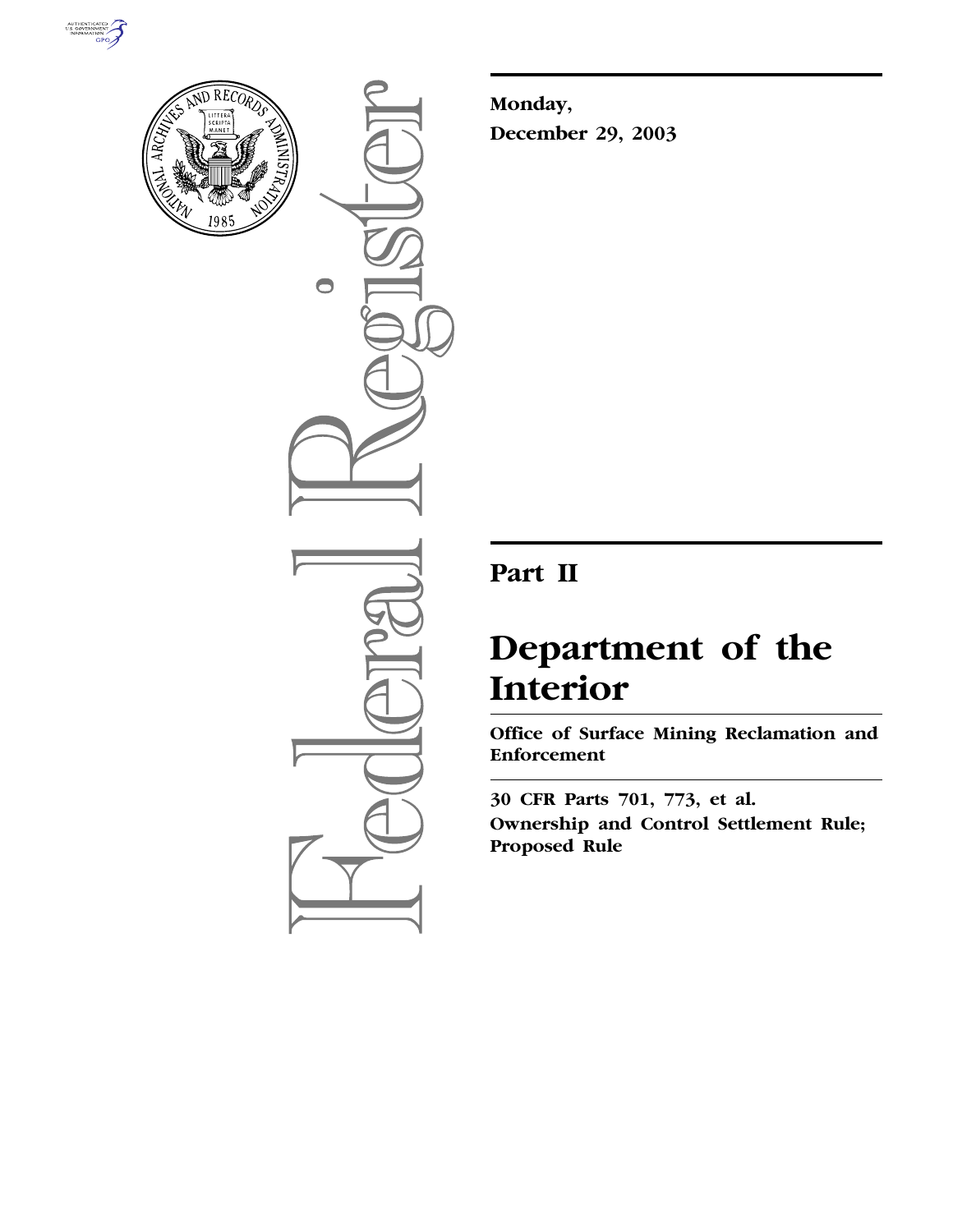## **DEPARTMENT OF THE INTERIOR**

## **Office of Surface Mining Reclamation and Enforcement**

**30 CFR Parts 701, 773, 774, 778, 843 and 847**

## **RIN 1029–AC08**

## **Ownership and Control Settlement Rule**

**AGENCY:** Office of Surface Mining Reclamation and Enforcement, Interior. **ACTION:** Proposed rule.

**SUMMARY:** We, the Office of Surface Mining Reclamation and Enforcement (OSM), propose to amend certain provisions of our December 19, 2000, final ownership and control rule (hereinafter referred to as the 2000 final rule) in order to effectuate a settlement agreement we entered into with the National Mining Association (NMA). Specifically, we propose to amend the provisions of the 2000 final rule pertaining to the definitions of ownership and control; permit eligibility determinations; eligibility for provisionally issued permits; improvidently issued permits; challenges to ownership or control listings or findings; post-permit issuance requirements for regulatory authorities and other actions based on ownership, control, and violation information; providing applicant, operator, and ownership and control information; improvidently issued State permits; and alternative enforcement. This proposed rule does not suspend any of the provisions of the 2000 final rule. The proposed revisions are authorized under the Surface Mining Control and Reclamation Act of 1977, as amended (hereinafter referred to as SMCRA or the Act).

**DATES:** *Written comments:* We will accept written comments on the proposed rule until 5 p.m., Eastern Time, on February 27, 2004.

*Public hearings:* Upon request, we will hold a public hearing on the proposed rule at a date, time, and location to be announced in the **Federal Register** before the hearing. We will accept requests for a public hearing until 5 p.m., Eastern Time, on January 20, 2004. If you wish to attend a hearing, but not speak, you should contact the person identified under **FOR FURTHER INFORMATION CONTACT** before the hearing date to verify that the hearing will be held. If you wish to attend and speak at a hearing, you should follow the procedures under ''III. Public Comment Procedures.''

**ADDRESSES:** If you wish to provide written comments, you may submit your comments by any one of three methods (see ''III. Public Comment Procedures''). We will make comments available for public viewing during regular business hours. You may mail or hand-deliver comments to the Office of Surface Mining Reclamation and Enforcement, Administrative Record, Room 101, 1951 Constitution Avenue, NW., Washington, DC 20240. You may also submit comments electronically to OSM at the following Internet address: *osmrules@osmre.gov.*

If you wish to comment on the information collection aspects of this proposed rule, submit your comments to the Office of Management and Budget, Office of Information and Regulatory Affairs, Attention: Interior Desk Officer, via e-mail to

*OIRA*\_*DOCKET@omb.eop.gov* or via facsimile to (202) 395–6566.

You may submit a request for a public hearing orally or in writing to the person and address specified under **FOR FURTHER INFORMATION CONTACT**. We will announce the address, date and time for any hearing in the **Federal Register** before the hearing. If you are disabled and require special accommodation to attend a public hearing, you should contact the person listed under **FOR FURTHER INFORMATION CONTACT**.

**FOR FURTHER INFORMATION CONTACT:** Earl D. Bandy, Jr., Office of Surface Mining Reclamation and Enforcement, Appalachian Regional Coordinating Center, Applicant/Violator System Office, 2679 Regency Road, Lexington, Kentucky 40503. Telephone: (859) 260– 8424 or (800) 643–9748. E-Mail: *ebandy@osmre.gov.*

#### **SUPPLEMENTARY INFORMATION:**

#### **Table of Contents**

I. Background to the Proposed Rule II. Discussion of the Proposed Rule III. Public Comment Procedures IV. Procedural Determinations

#### **I. Background to the Proposed Rule**

This proposed rule would amend certain provisions of our 2000 final ownership and control rule published on December 19, 2000 at 65 FR 79582. That rule, which took effect for Federal programs (*i.e.*, SMCRA programs for which OSM is the regulatory authority) on January 18, 2001, primarily addresses ownership or control of surface coal mining operations under section 510(c) of SMCRA. 30 U.S.C.  $1260(c)$ . Under section  $510(c)$ , a permit applicant is not eligible to receive a permit if the applicant owns or controls any surface coal mining operation that is in violation of SMCRA or other

applicable laws. In addition to implementing section 510(c), the rule also addresses, among other things, permit application information requirements, post-permit issuance information requirements, entry of information into the Applicant/Violator System (AVS), application processing procedures, and alternative enforcement. *See generally* 65 FR 79661–71.

On February 15, 2001, the National Mining Association (NMA) filed a lawsuit in the U.S. District Court for the District of Columbia in which it challenges the 2000 final rule on multiple grounds. *National Mining Ass'n* v. *Office of Surface Mining,* No. 01–366 (CKK) (D.D.C.). NMA's lawsuit is the latest chapter in litigation concerning ownership and control and related issues. Litigation in this area involving, at various times, OSM, State regulatory authorities (administering OSM-approved State programs), NMA, and environmental groups—has been contentious and ongoing, virtually uninterrupted, since at least 1988. The 2000 final rule, which we are proposing to revise, replaced a 1997 interim final rule (62 FR 19451), which was partially invalidated by the U.S. Court of Appeals for the District of Columbia Circuit. *National Mining Ass'n* v. *Department of the Interior,* 177 F.3d 1 (D.C. Cir. 1999) (*NMA* v. *DOI II*). The interim final rule replaced three sets of predecessor regulations dating back to 1988 and 1989 (53 FR 38868 [1988], 54 FR 8982 [1989], 54 FR 18438 [1989]), which were invalidated by the D.C. Circuit because the court found that one aspect of the rules was inconsistent with section 510(c) of the Act. *National Mining Ass'n* v. *Department of the Interior,* 105 F.3d 691 (D.C. Cir. 1997) (*NMA* v. *DOI I*). The preamble to the 2000 final rule contains a detailed discussion of the prior rules and the related litigation. *See generally* 65 FR 79582–84.

This ongoing cycle of litigation has created a great deal of regulatory uncertainty for OSM, State regulatory authorities (administering OSMapproved State programs), the regulated community, and the public in general. Thus, in an effort to introduce regulatory stability and bring the litigation between OSM and NMA to an end, we entered into negotiations with NMA in an attempt to settle NMA's challenge to the 2000 final rule. Ultimately, the parties were able to settle all of the issues presented in NMA's rule challenge. Under the terms of the settlement, we agreed to propose certain regulatory amendments ''which are the subject of this proposed rulemaking—in accordance with the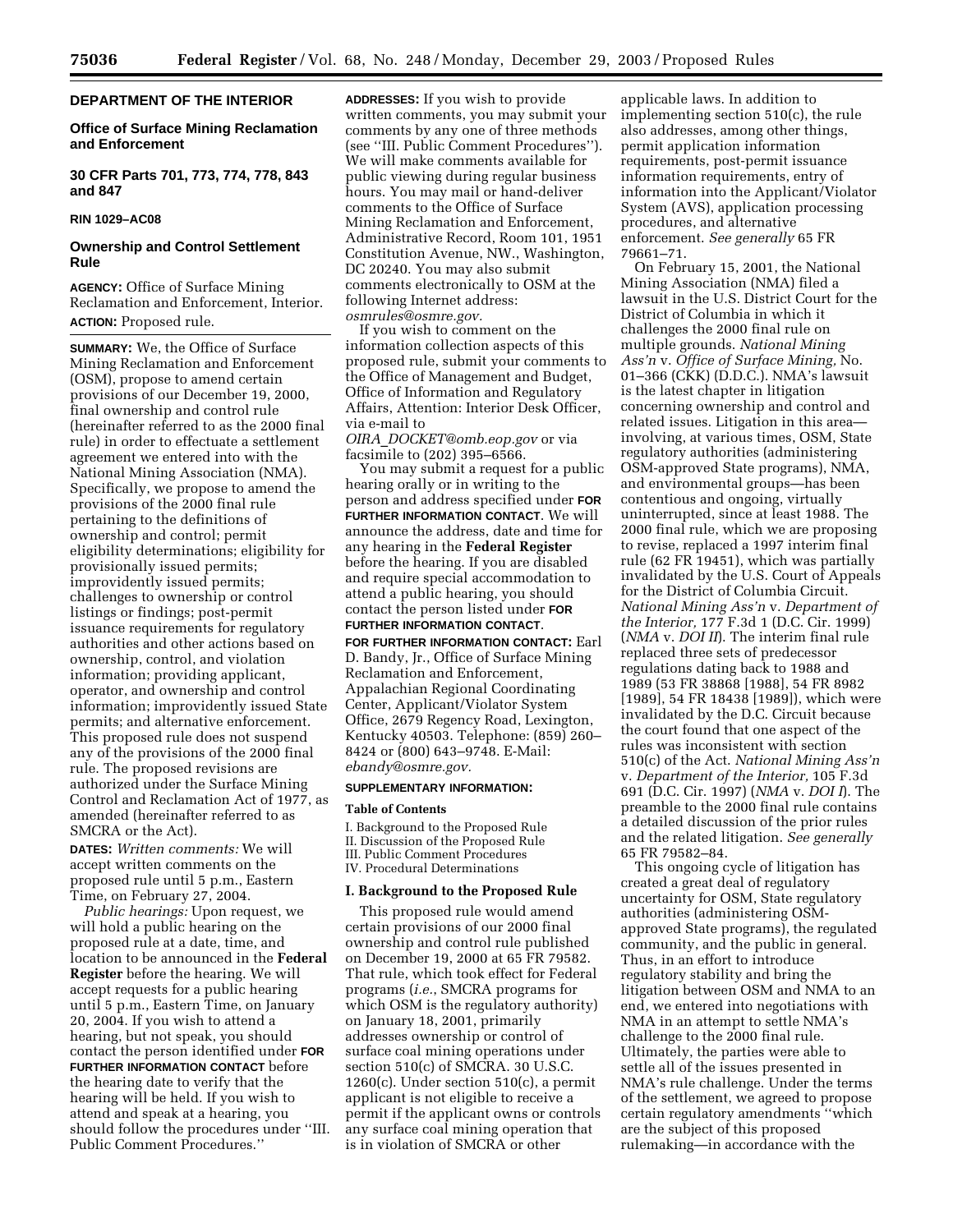Administrative Procedure Act's standard notice and comment procedures. We did not agree to finalize any of the provisions as proposed. We also agreed to publish—in this proposed rulemaking—certain clarifications to our preamble supporting the 2000 final rule.

We are not obligated, as a result of the settlement agreement, to issue a final rule based on this proposal. We will give due consideration to any public comments received on the proposed rule before deciding whether to issue a final rule and whether to finalize any provisions as proposed. However, we do view this rulemaking effort as an opportunity to ensure that we have the tools we need to enforce SMCRA, clarify ambiguous provisions, and reduce any unnecessary reporting burdens on industry and regulatory authorities. We are hopeful that any final rule flowing from this proposal will introduce a measure of regulatory stability to an area that has been in flux since at least 1988. As stated earlier, this proposed rule does not suspend any of the provisions of the 2000 final rule.

## **II. Discussion of the Proposed Rule**

In this section, we discuss the proposed regulatory revisions to each section of the Code of Federal Regulations (CFR). The revisions include both those we propose in accordance with our settlement with NMA as well as certain non-substantive modifications that flow logically from the settlement proposals.

At the end of this section, we include certain clarifications to the preamble to our 2000 final rule. Although these aspects of the 2000 preamble did not impose any regulatory requirements, we agreed to publish clarifications as part of our settlement with NMA. Like the corresponding preamble provisions in the 2000 final rule, the clarifications we announce today do not impose regulatory requirements. As such, we are not seeking public comments on these issues, and we do not plan to address these topics again in a final rule.

## *30 CFR 701.5—Definitions*

#### Control or Controller

In the 2000 final rule, we defined *control* or *controller* in terms of certain relationships that establish control of a surface coal mining operation. We also provided examples of persons who may be, but are not necessarily, controllers. NMA challenged the definition on multiple grounds, including that the definition is vague, arbitrary and capricious, and contrary to *NMA* v. *DOI II.* Given the alleged vagueness of the

definition, NMA also objected to the requirement that a permit applicant must list all of its controllers in the permit application.

In order to settle this claim, we agreed to propose removing from the definition of *control* or *controller* at 30 CFR 701.5 the following: all of paragraph (3) general partner in a partnership; all of paragraph (4)—person who has the ability to commit financial or real property assets; from paragraph (5), the phrase ''alone or in concert with others,'' the phrase ''indirectly or directly,'' and the list of examples at paragraphs (5)(i) through (5)(vi). Both parties agreed that if the proposed revisions were finalized, the remaining portion of the definition would still allow the regulatory authority to reach any person or entity with the ''ability'' to determine the manner in which a surface coal mining operation is conducted. Both parties also agreed that standard could encompass indirect and direct control, as well as control in concert with others, where there is actual ability to control.

While we are proposing to remove from the regulatory text two categories of controllers (general partner in a partnership; person who has the ability to commit financial or real property assets), as well as the list of examples of persons who may be controllers, we stress that, under this proposal, all of these persons may still be controllers. In fact, general partners and persons who can commit assets are almost always controllers. *See, e.g., NMA* v. *DOI II,* 177 F.3d at 7. However, because these persons are already covered under the "ability to control" standard, we propose to remove them from the regulatory text in order to simplify the definition. Likewise, although we propose to remove the examples of controllers, these persons may still be controllers if they in fact have the ability to control a surface coal mining operation. In our experience implementing section 510(c) of the Act since 1977, the persons identified in the examples are often controllers. Therefore, our discussion of these examples in the preamble to the 2000 final rule remains instructive, though it is important to remember that these examples are not exhaustive. *See* 65 FR 79598–600.

The proposed modification of the definition of *control* or *controller* is coupled with a proposal to remove the requirement to list all controllers in a permit application under current 30 CFR 778.11. Instead, we propose that only the natural person that is expected to have the greatest level of control must be disclosed as a controller. Permit

applicants will continue to be required to include in a permit application the information required to be disclosed under sections 507 and 510(c) of SMCRA. We propose this modification to the permit application information requirements in order to establish a ''bright line,'' objective standard for both applicants (who must submit certain information in a permit application) and regulatory authorities (who review applications for completeness and compliance with the Act). The ''ability to control'' standard discussed above gives regulatory authorities flexibility to consider all of the relevant facts, on a case-by-case basis, in determining whether control is present; regulatory authorities also have the leeway to follow control wherever it may exist in a series of business relationships. However, while it is important for regulatory authorities to retain this flexibility and leeway, it is difficult, or impossible, to have an objective information disclosure standard based on this type of definition. By removing the requirement for applicants to list all of their controllers in a permit application, this proposal would greatly reduce any uncertainty or subjectivity associated with the relevant permit information disclosure requirements. In sum, the proposals discussed above would give regulatory authorities the flexibility they need to enforce the Act, while simultaneously making the permit information requirements more objective.

#### Own, Owner, or Ownership

In its judicial challenge, NMA claimed that the definition of *own, owner,* or *ownership* at 30 CFR 701.5 in our 2000 final rule is inconsistent with SMCRA, arbitrary and capricious, and contrary to *NMA* v. *DOI II.* NMA also took issue with the ''downstream'' reach of the rule, as it pertains to ownership. The term ''downstream,'' as used by the D.C. Circuit in the *NMA* v. *DOI I* and *NMA* v. *DOI II* litigation, refers to surface coal mining operations that are down a corporate (or other business) chain from the applicant. For example, if the applicant has a subsidiary, the subsidiary would be considered ''downstream'' from the applicant; by contrast, if the applicant has a parent company, the parent company would generally be considered ''upstream'' from the applicant. NMA's claim pertained to how far downstream the regulatory authority can look when making a permit eligibility determination based on ownership (as distinct from control) of a surface coal mining operation.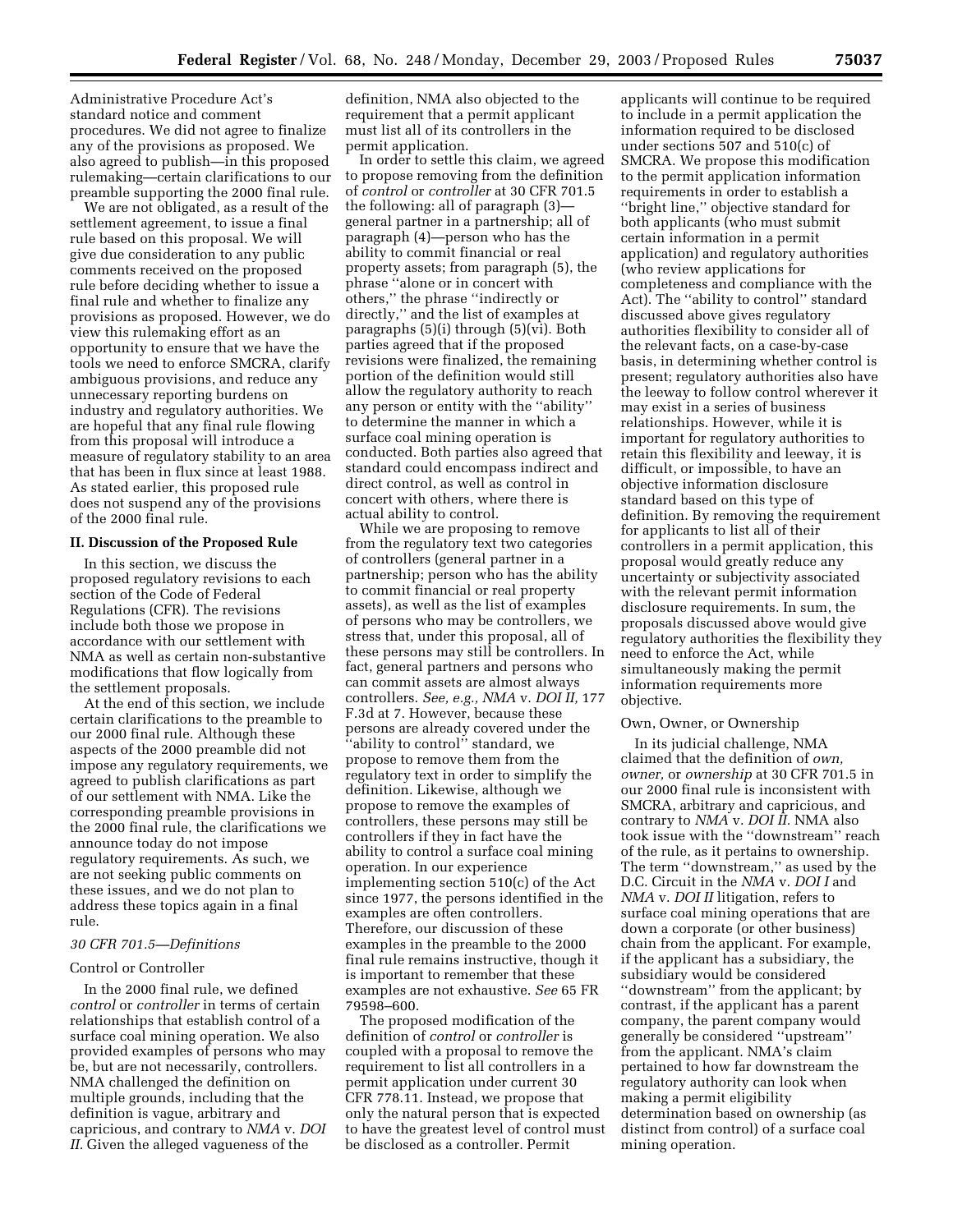In order to settle this claim, we agreed to propose revisions to the definition of *own, owner,* or *ownership* at current 30 CFR 701.5 and the provision at current 30 CFR 773.12(a)(2) that governs the downstream reach of the definition. The first revision is to the definition itself. The current definition, at 30 CFR 701.5, includes persons ''possessing or controlling in excess of 50 percent of the voting securities or other instruments of ownership of an entity.'' This definition could be confusing in that it uses the word ''controlling,'' which is a separately defined term. In order to remove any potential confusion, we propose to add the term ''owning of record'' in place of ''possessing or controlling.'' The term ''owning of record'' is a variant of ''owners of record,'' which is found in section 507(b) of the Act. Thus, regulatory authorities and the regulated industry will be familiar with the term and its meaning. This proposed revision would not change the substance of the definition of *own, owner,* or *ownership.*

The second proposed revision is at current 30 CFR 773.12(a)(2), which addresses the downstream reach of the rule. In *NMA* v. *DOI II,* the U.S. Court of Appeals for the Federal Circuit clearly held that we can deny a permit based on limitless ''downstream'' *control* relationships. *NMA* v. *DOI II,* 177 F.3d at 4–5. That is, if the applicant indirectly controls an operation with a violation, through its ownership or control of intermediary entities, it is not eligible for a permit. *Id.* at 5. The operation with a violation can be limitlessly downstream from the applicant. While we believe the court's logic arguably extends to ownership, the *NMA* v. *DOI II* decision is not entirely clear on this point.

At present, the 2000 final rule allows us to reach downstream with regard to both ownership and control. Thus, under the current rule, we can deny a permit if the applicant indirectly *owns* an operation in violation of SMCRA or other applicable laws. The operation in violation can be infinitely downstream from the applicant—meaning that ownership of the operation can be indirect, through intermediary entities as long as there is an uninterrupted chain of ownership between the applicant and the operation. NMA argued that this provision is contrary to the plain meaning of SMCRA and violates principles of corporate law. NMA claimed that ownership of a corporation does not equate to ownership of the corporation's assets (including mining operations). Thus, according to NMA, we should only be able to block a permit based on

ownership if one of the applicant's own operations has a violation.

While we do not necessarily agree with NMA's analysis, in order to settle this claim, we agreed to propose a regulatory revision at 30 CFR 773.12(a), the effect of which would be to limit the reach of permit blocking based on ownership to ''one level down'' from the applicant. For example, if an applicant *directly* owns an entity with an unabated or uncorrected violation of SMCRA or other applicable laws meaning there are no intermediary entities between the applicant and the entity with a violation—the applicant would not be eligible for a permit. In other words, the rule would reach one level down from the applicant to the entity the applicant owns. However, if the applicant *indirectly* owns an entity with a violation—meaning that there is at least one intermediary entity between the applicant and the entity with a violation—the applicant would not be ineligible for a permit based on ownership of a violator entity. Of course, the same applicant would be ineligible for a permit if it controlled the violator entity.

While we do not believe this approach is compelled by SMCRA or the decision in *NMA* v. *DOI II,* it is a reasonable interpretation of the Act. Moreover, as it pertains to control, the rule will continue to reach limitlessly ''downstream.'' That is, in determining an applicant's eligibility for a permit, we may continue to consider violations at ''downstream'' operations, as long as there is control by the applicant. Because we can still deny a permit based on indirect *control* of an operation with a violation, through intermediary entities, the proposed modification to the downstream reach of *ownership* will not impair our ability to adequately enforce section 510(c) of the Act.

The proposed revision at 30 CFR 773.12(a) that pertains to the downstream reach of the definition of *own, owner,* or *ownership* is further discussed below in 30 CFR 773.12.

## *30 CFR 773.8—General Provisions for Review of Permit Application Information and Entry of Information Into AVS*

We propose to revise current 30 CFR 773.8 by removing the phrase ''ownership and control'' from paragraph (b)(1). The proposed revision at (b)(1) would read: ''We will enter into AVS the information you submit under §§ 778.11 and 778.12(c) of this subchapter.'' We note that this proposed revision would require regulatory authorities to enter into AVS one piece

of information that they typically have not loaded into the system in the past: the identity of the person(s) responsible for submitting the Coal Reclamation Fee Report (Form OSM–1) and for remitting the reclamation fee payment to OSM. *See* current 30 CFR 778.11(a)(4). With this one minor exception, this is a nonsubstantive proposed revision that flows logically from our proposed revision to 30 CFR 778.11, discussed below.

## *30 CFR 773.9—Review of Applicant, Operator, and Ownership and Control Information*

We propose to revise 30 CFR 773.9 by removing the phrase ''applicant, operator, and ownership and control'' where it occurs in paragraph (a). Revised paragraph (a) would read: ''We, the regulatory authority, will rely upon the information that you, the applicant, submit under § 778.11 of this subchapter, information from AVS, and any other available information, to review your and your operator's business structure and ownership or control relationships.'' This nonsubstantive proposed revision flows logically from our proposed revision to 30 CFR 778.11, discussed below.

## *30 CFR 773.10—Review of Permit History*

We propose to revise sections 30 CFR 773.10(b) and (c). In paragraph (b), we would remove the phrase ''any of your controllers disclosed under §§ 778.11(c)(5) and 778.11(d)'' and replace it with the phrase ''your designated controller disclosed under § 778.11(d).'' Paragraph (b) would then read: ''We will also determine if you, your operator, or your designated controller disclosed under § 778.11(d) of this subchapter have previous mining experience.'' In paragraph (c), we would remove the language ''your controllers, or your operator's controllers'' from the first sentence and replace it with ''or your designated controller.'' In the second sentence of paragraph (c), we would remove ''and was not disclosed under § 778.11(c)(5) of this subchapter.'' Paragraph (c) would then read: ''If you, your operator, or your designated controller do not have any previous mining experience, we may conduct additional reviews under § 774.11(f) of this subchapter. The purpose of this review will be to determine if someone else with mining experience controls the mining operation.'' These proposed revisions flow logically from our proposed revision to 30 CFR 778.11, discussed below.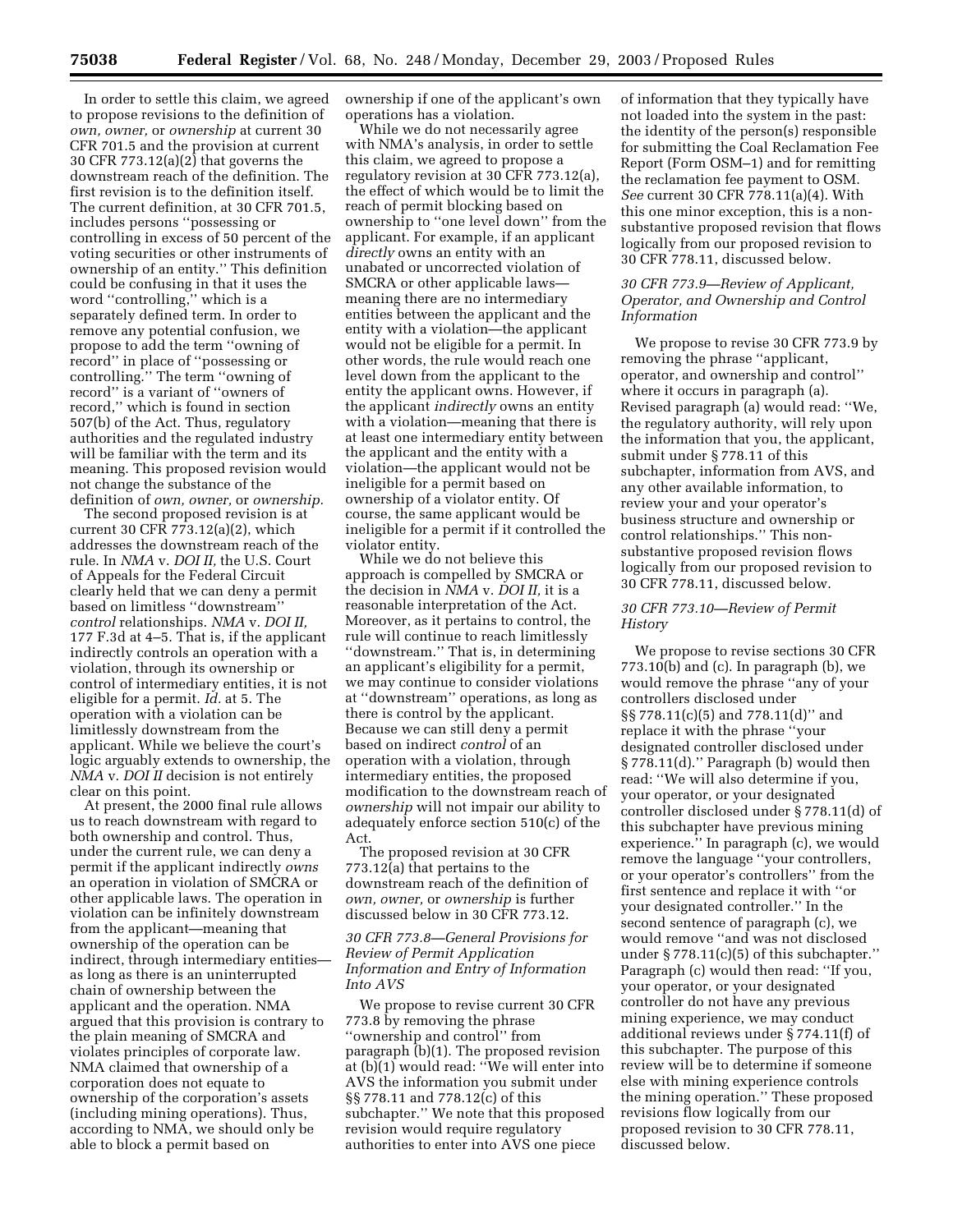## *30 CFR 773.12—Permit Eligibility Determinations*

As indicated above, under our discussion of the definition of *own, owner,* or *ownership,* we also propose to revise 30 CFR 773.12(a), the provision in the 2000 final rule that affects the ''downstream'' reach of the rule. Specifically, we propose to revise paragraph (a)(2) so that we can no longer deny a permit based on indirect *ownership* of a surface coal mining operation with a violation; but we would retain the right to deny a permit based on indirect *control.* In order to simplify the rule, we also propose to merge paragraphs (a)(2) and (a)(3). The proposed revision to paragraph (a)(2), which would remove references to ownership, would provide that you, a permit applicant, are not eligible for a permit if any surface coal mining operation that ''You or your operator indirectly control has an unabated or uncorrected violation and your control was established or the violation was cited after November 2, 1988.'' Thus, as explained above, with regard to ownership, we could only look ''one level down'' from the applicant in making a permit eligibility determination.

We are also proposing to revise 30 CFR 773.12(b). Consistent with the D.C. Circuit's ruling on retroactivity in *NMA* v. *DOI II,* 30 CFR 773.12(b) of our 2000 final rule provides that an applicant is eligible to receive a permit, notwithstanding the fact that the applicant or the applicant's operator indirectly owns or controls an operation with an unabated or uncorrected violation, if both the violation and the assumption of ownership or control occurred before November 2, 1988. However, 30 CFR 773.12(b) also provides that the applicant is *not* eligible to receive a permit under this provision if there ''was an established legal basis, independent of authority under section 510(c) of the Act, to deny the permit \* \* \*." NMA challenged 30 CFR 773.12(b), claiming that if there is an ''independent authority'' to deny the permit, that authority exists whether or not it is referenced in the regulatory language. According to NMA, the provision is superfluous and potentially confusing. We agree that any ''independent authority'' exists independent of this regulatory provision. Thus, in order to settle this claim, we propose to remove 30 CFR 773.12(b). Because we propose to remove 30 CFR 773.12(b), we also propose to redesignate paragraphs (c), (d), and (e) as (b), (c), and (d), respectively.

## *30 CFR 773.14—Eligibility for Provisionally Issued Permits*

Section 773.14 of our 2000 final rule allows for the issuance of a provisionally issued permit if the applicant meets the criteria under 30 CFR 773.14(b). The promulgated regulatory language uses the word ''*may,*'' which indicates that the regulatory authority retains discretion to grant a provisionally issued permit, even if the applicant otherwise meets the eligibility criteria at 30 CFR 773.14(b). While our preamble discussion is not explicit on this point, we intended in this context that an applicant *is* eligible to receive a provisionally issued permit under the specified circumstances. *See, e.g.*, 65 FR 79618–19, 79622–24, 79632, 79634–35, and 79638.

In order to reconcile any ambiguity, and to settle a claim brought by NMA, today we propose to amend our rule language at 30 CFR 773.14(b) to clarify that an applicant who meets the 30 CFR 773.14(b) eligibility criteria will be eligible for a provisionally issued permit. We stress that an applicant must also meet all other permit application approval and issuance requirements before receiving a provisionally issued permit and that the provisional permittee must comply with all performance standards. *See generally* 65 FR 79622.

## *30 CFR 773.21—Initial Review and Finding Requirements for Improvidently Issued Permits*

Sections 773.21 through 773.23 of our 2000 final rule set forth provisions relating to ''improvidently issues permits,'' which are, in this context, permits that we should not have issued in the first instance because of the applicant's ownership or control of a surface coal mining operation with a violation. We propose two substantive revisions to 30 CFR 773.21(c).

The first revision relates to our burden of proof in making a preliminary finding that a permit was improvidently issued. This proposed revision would clarify that a preliminary finding of improvident issuance ''must be based on reliable, credible, and substantial evidence and establish a *prima facie* case that [the] permit was improvidently issued.'' This proposed revision flows from the related proposed revisions to 30 CFR 773.27(a), which is discussed in more detail below.

We also propose to remove current 30 CFR 773.21(c)(2), which requires us to post notices of our *preliminary* findings of improvident permit issuance at our office closest to the permit area and on

the Internet. This proposed revision is similar to one of our proposed revisions to 30 CFR 843.21; our rationale for removing these and similar posting requirements is set forth more fully under the discussion of 30 CFR 843.21, below.

#### *30 CFR 773.22—Notice Requirements for Improvidently Issued Permits*

We propose to remove current 30 CFR 773.22(d), which contains similar posting requirements to those found at current 30 CFR 773.21(c)(2), discussed above. Specifically, we propose to remove the requirement to post a notice of *proposed* suspension or rescission at our office closest to the permit area and on the Internet. Our rationale for removing these and similar posting requirements is set forth under the discussion of 30 CFR 843.21, below. Because we propose to remove paragraph (d), we further propose to redesignate current paragraphs (e) through (h) accordingly.

## *30 CFR 773.23—Suspension or Rescission Requirements for Improvidently Issued Permits*

We propose to revise the posting requirements contained in current 30 CFR 773.23. Current 30 CFR 773.23(c)(2) requires us to post a *final* notice of permit suspension or rescission (which requires the holder of the improvidently issued permit to cease all surface coal mining operations on the permit) at our office closest to the permit area and on the Internet. As with the proposed revisions to sections 30 CFR 773.21 and 773.22, we propose to remove the requirement to post the final notices on the Internet. However, because this section pertains to *final* findings (as opposed to the *preliminary* and *proposed* findings under sections 30 CFR 773.21 and 773.22, respectively), we propose to retain the requirement to post the final notice at our office closest to the permit area. It is appropriate to post notices of such final actions for public view. Our rationale for revising these and similar posting requirements is set forth more fully under the discussion of 30 CFR 843.21, below.

## *30 CFR 773.26—How to Challenge an Ownership or Control Listing or Finding*

Sections 773.25 through 773.28 of our 2000 final rule set forth provisions for challenging ownership or control listing or findings. Generally speaking, an ownership or control *listing* arises when a permit applicant identifies, or ''lists,'' a person as an owner or controller in a permit application. That information is, in turn, entered into the AVS by the regulatory authority. By contrast, an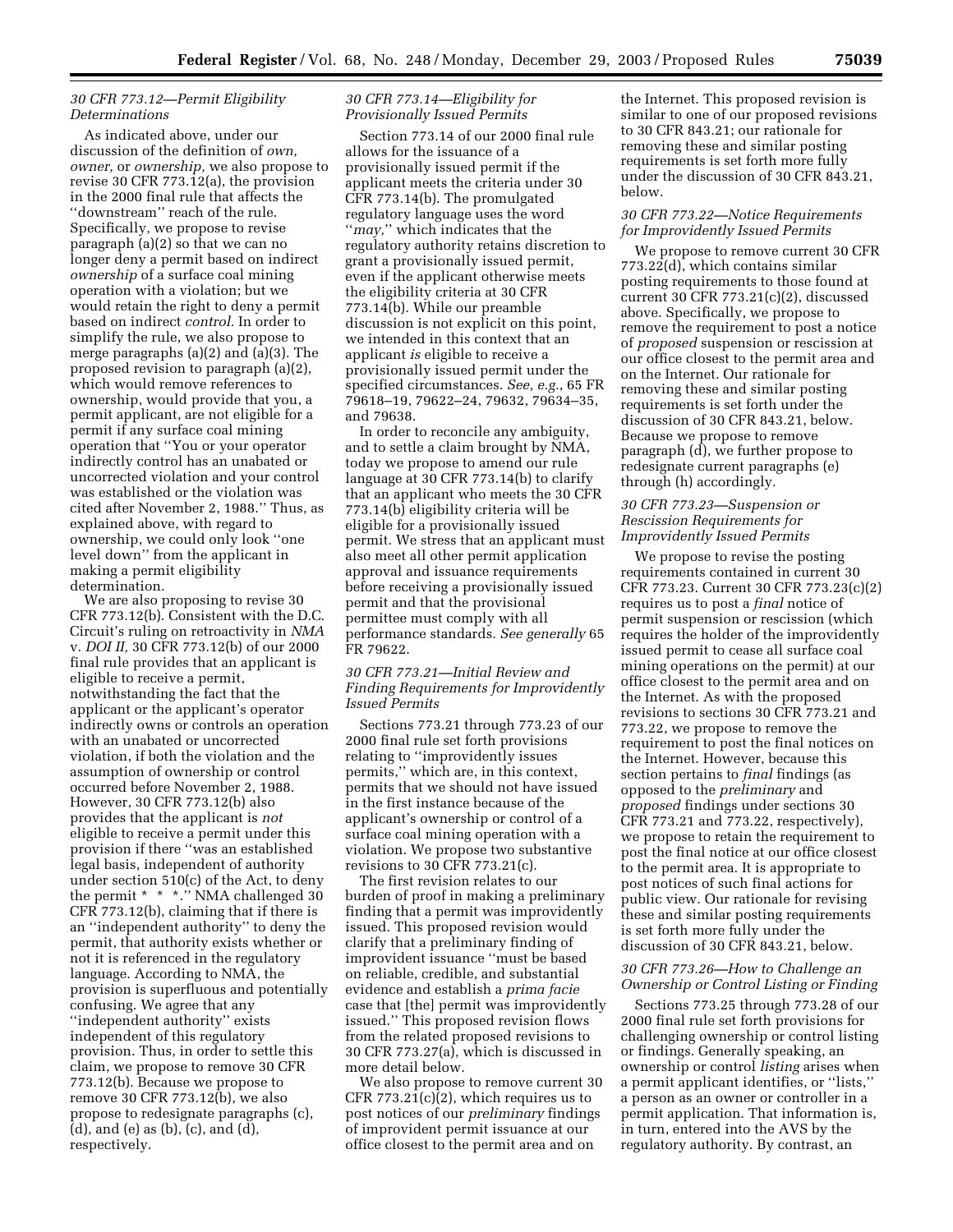ownership or control *finding* under 30 CFR 774.11(f) constitutes a regulatory authority's fact-specific determination that a person owns or controls a surface coal mining operation.

In its judicial challenge to our 2000 final rule, NMA claimed that 30 CFR 773.26(a) is confusing. That section explains how and where a person may challenge an ownership or control listing or finding. NMA claimed that the provision does not clearly delineate the appropriate forum in which to bring a challenge. Also, NMA was concerned that the provision seems to refer only to applicants and permittees, but not other persons who are identified in the AVS as owners or controllers.

Section 773.25 of the 2000 final rule provides that any person listed in a permit application or in the AVS as an owner or controller, or found by a regulatory authority to be an owner or controller, may challenge the listing or finding. As we explained in the preamble, our intent was, in fact, to allow any person listed in a permit application or in the AVS, or found to be an owner or controller, to initiate a challenge at *any* time, regardless of whether there is a pending permit application (or issued permit). *See* 65 FR 79631. Section 773.26(a) was not intended to limit in any way the universe of persons who may avail themselves of the challenge procedures under 30 CFR 773.25; rather, it merely specifies the procedure and forum in which to challenge an ownership or control listing or finding.

Nonetheless, in order to provide greater clarity and to settle NMA's claim, today we propose to amend our regulations at 30 CFR 773.26(a) to specify more clearly the forum in which to initiate an ownership or control challenge. The proposed revision specifies that challenges pertaining to a pending permit application are to be submitted to the regulatory authority with jurisdiction over the permit application. All other challenges concerning ownership or control of a surface coal mining operation are to be submitted to the regulatory authority with jurisdiction over that surface coal mining operation.

We note that, in meeting its obligations under section 510(c) of the Act and the State counterparts to that provision, each State, when it receives a permit application, must apply its own ownership and control rules to determine whether the applicant owns or controls any surface coal mining operations with violations. *See generally* 65 FR 79637. Further, we stress that an ownership or control decision by one State is not necessarily

binding on any other State. This provision comports with principles of State primacy, and recognizes that not all States will have identical ownership and control rules.

We also propose to add new 30 CFR 773.26(e) in partial satisfaction of our settlement with NMA concerning the relative burdens of proof in ownership or control challenges. This new provision would allow a person who is unsure why he or she is shown in the AVS as an owner or controller of a surface coal mining operation to request an explanation from our AVS Office. The new provision would require us to respond to such a request within 14 days. Our response would be informal and would set forth in simple terms why the person is shown in AVS. In most, if not all, cases, the explanation would be as simple as specifying that the person was found to be an owner or controller under 30 CFR 774.11(f) (of which the person should already be aware due to that section's written notice requirement) or was listed as an owner or controller in a permit application. Understanding the basis for being shown in the AVS will give persons a better sense of the type of evidence they will need to introduce in an ownership or control challenge.

#### *30 CFR 773.27—Burden of Proof for Ownership or Control Challenges*

As mentioned above, our 2000 final rule contains provisions for challenging ownership or control listings or findings. A successful challenger must prove by a preponderance of the evidence that he or she is not, or was not, an owner or controller. In its judicial challenge, NMA argued that the rule should be amended so that we must first demonstrate at least a *prima facie* case so that the challenger can know what evidence he or she must rebut. The preamble to our 2000 final rule already states:

[I]n making a finding under final § 774.11(f), the regulatory authority must indeed make a *prima facie* determination of ownership and control, based on the evidence available to the regulatory authority. In making a *prima facie* determination, the finding should include evidence of facts which demonstrate that the person subject to the finding meets the definition of *own*, *owner*, or *ownership* or *control* or *controller* in § 701.5. 65 FR 79640.

Nonetheless, in order to set forth more clearly the relative burdens of the parties, we agreed to propose regulatory revisions to sections 30 CFR 773.27(a) and 774.11(f), as well as a related change to 30 CFR 773.21(c), discussed above. We also agreed to propose a new

30 CFR 773.26(e), discussed above. The proposed revision to 30 CFR 774.11(f), discussed further under the proposed revisions to 30 CFR 774.11, below, clarifies that a regulatory authority's finding of ownership or control must be based on reliable, credible, and substantial evidence and establish a *prima facie* case of ownership or control. The proposed revision to 30 CFR 773.27(a) merely clarifies that a person can challenge either an ownership or control listing or a *prima facie* finding of ownership or control under 30 CFR 774.11(f).

If the challenge concerns a finding of ownership or control, the regulatory authority bears the initial burden of establishing a *prima facie* case of ownership or control based on reliable, credible, and substantial evidence. (In this context, a *prima facie* case is one consisting of sufficient evidence to establish the elements of ownership or control and that would entitle the regulatory authority to prevail unless the evidence is overcome by other evidence.) If the challenge concerns an ownership or control listing, the regulatory authority's initial burden is substantially lower: the regulatory authority must specify only the circumstances of the listing, such as who listed the person, the date of the listing, and in what capacity the person was listed. In either type of challenge, after the regulatory authority meets its initial burden, the burden shifts to the challenger to prove, by a preponderance of the evidence, that he or she does not, or did not, own or control the relevant surface coal mining operation. The challenger bears the ultimate burden of persuasion.

## *30 CFR 773.28—Written Agency Decision on Challenges to Ownership or Control Listings or Findings*

We propose to revise the posting requirements contained in current 30 CFR 773.28. Current 30 CFR 773.28(d) requires us to post final decisions on ownership and control challenges on the AVS and on the Internet. We propose to remove the requirement to post these decisions on the Internet. However, because this section pertains to final decisions on ownership or control challenges, we propose to retain the requirement to post these decision on the AVS. Because these final findings may have permit eligibility consequences, it is appropriate to make such findings publicly available by posting them on the AVS. Our rationale for revising these and similar posting requirements is set forth more fully under the discussion of 30 CFR 843.21, below.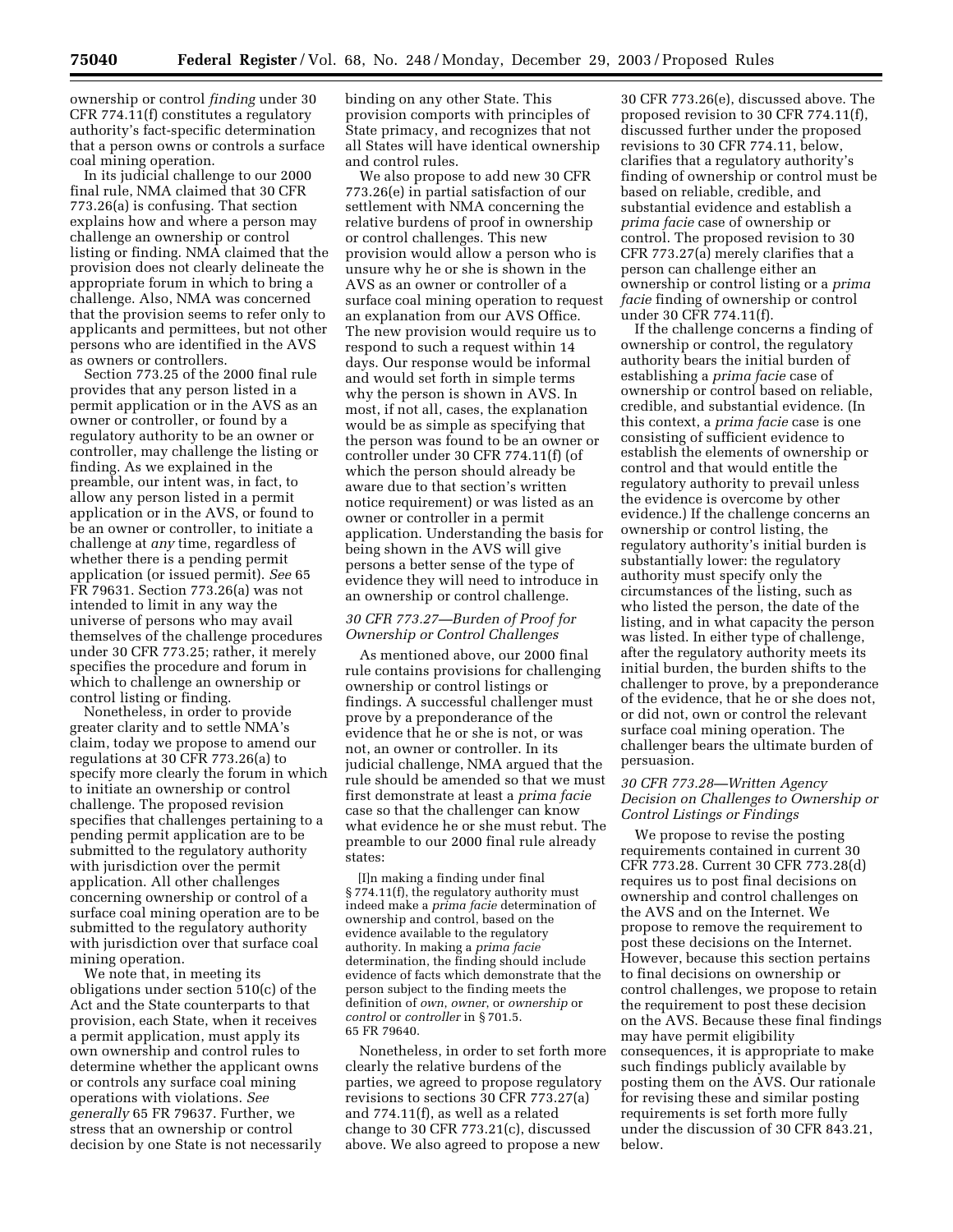## *30 CFR 774.11—Post-permit Issuance Requirements for Regulatory Authorities and Other Actions Based on Ownership, Control, and Violation Information*

We propose several revisions to 30 CFR 774.11 of our 2000 final rule, which contains, among other things, requirements for regulatory authorities after a permit is issued. The first proposed revision is to current 30 CFR 774.11(a)(3), which requires the regulatory authority to enter into AVS all ''[c]hanges of ownership or control within 30 days after receiving notice of a change.'' We propose to revise 30 CFR 774.11(a)(3) by removing ''Changes of ownership or control'' and replacing it with "Changes to information initially required to be provided by the applicant under 30 CFR 778.11.'' This proposed change flows from the proposed revision to 30 CFR 778.11, discussed under 30 CFR 701.5 (definition of *control* or *controller*), above, and under 30 CFR 778.11, below.

The second proposed revision is to current 30 CFR 774.11(e). Under the specified circumstances, 30 CFR 774.11(c) of our 2000 final rule requires us to make a preliminary finding of permanent permit ineligibility. Section 30 CFR 774.11(d) provides for administrative review of the preliminary finding. Section 30 CFR 774.11(e), as promulgated, reads as follows: ''We must enter the results of the finding and any hearing into AVS.'' Confusion has arisen as to whether a preliminary finding must be entered into AVS before administrative resolution.

To settle a claim brought by NMA, we today clarify that a finding of permanent permit ineligibility may only be entered into AVS if it is affirmed on administrative review or if the person subject to the finding does not seek administrative review and the time for seeking administrative review has expired. We propose to revise 30 CFR 774.11(e) to effectuate this clarification. At paragraph (e), we propose to create a subheading ''Entry into AVS.'' Revised paragraph (e)(1) would then read, ''If you do not request a hearing, and the time for seeking a hearing has expired, we will enter our finding into AVS.'' Revised paragraph (e)(2) would read, ''If you request a hearing, we will enter our finding into AVS only if that finding is upheld by the Office of Hearings and Appeals.''

The next proposed revision relates to a regulatory authority's finding of ownership or control. As explained above, under the discussion of the burden of proof provisions in 30 CFR 773.27, we propose to revise 30 CFR 774.11(f) to clarify that a regulatory

authority's written finding of ownership or control must be based on reliable, credible, and substantial evidence and establish a *prima facie* case of ownership or control. The written finding requirement is found at current 774.11(f)(1); we propose to incorporate the requirement into revised 30 CFR 774.11(f). In the preamble to our 2000 final rule, we already explained that a finding of ownership or control must be based on a *prima facie* determination of ownership or control (65 FR 79640); the proposed revision makes this requirement explicit. The proposed revision would add the requirement that a finding of ownership or control must be based on reliable, credible, and substantial evidence.

Another proposed revision to 30 CFR 774.11 concerns NMA's claim that our 2000 final rule denies a person the right to challenge a decision to ''link'' it by ownership or control to a violation before the link is entered into AVS, which is an ''automated information system of applicant, permittee, operator, violation and related data OSM maintains to assist in implementing the Act.'' 30 CFR 701.5. In order to settle this claim, we agreed to propose a new paragraph (g) at 30 CFR 774.11 and related regulatory revisions.

The new paragraph (g) would provide that after we make a finding of ownership or control under 30 CFR 774.11(f), and before we enter the finding into AVS, we will allow the person subject to the finding 30 days in which to submit information tending to demonstrate a lack of ownership or control. After reviewing any information submitted, if we are persuaded that the person is not an owner or controller, we will serve the person with a written notice to that effect; if we still find the person to be an owner or controller, we will enter the finding into AVS and require the person to satisfy the requirements of 30 CFR 778.11(d), if appropriate. The latter two requirements—entry of the decision into AVS and compliance with 30 CFR 778.11(d)—are found, in substance, at 30 CFR 774.11(f)(2) and (f)(3); we propose to incorporate them into proposed sections 30 CFR  $774.11(g)(1)$ and (g)(2). The process envisioned in proposed paragraph (g) will be informal and non-adjudicatory.

Finally, we propose to add new paragraph (h). This new paragraph would provide that we do not need to make a finding of ownership or control before entering into AVS the information that permit applicants are required to disclose under sections 30 CFR 778.11(b) and (c). For example, if we find that an applicant failed to

disclose the operator in a permit application, we can enter the operator into AVS without making a finding of ownership or control. This is so because the applicant is required to identify the operator under section 507(b)(1) of the Act, 30 U.S.C. 1257(b)(1), and under 30 CFR 778.11(b)(3). However, proposed paragraph (h) would also make clear that the *mere listing* of a person in the AVS pursuant to 30 CFR 778.11(b) or (c) does not create a presumption or constitute a determination that such person owns or controls a surface coal mining operation. Of course, some of the persons required to be disclosed under sections 30 CFR 778.11(b) and (c) *will* be owners or controllers, but that is because they meet the definition of *own, owner,* or *ownership* or *control* or *controller* at 30 CFR 701.5, not because they are listed in AVS. We propose to make non-substantive revisions to current paragraph (g) and redesignate that provision as paragraph (i).

## *30 CFR 778.11—Providing Applicant, Operator, and Ownership and Control Information*

We are proposing several revisions in 30 CFR 778.11. First, we propose to remove the term ''ownership and control'' from the heading of the section. Thus, the heading for 30 CFR 778.11 would be revised to read ''Providing applicant and operator information. We are proposing this revision largely because we are also proposing to remove current 30 CFR 778.11(c)(5), which requires an applicant to disclose all of its owners and controllers in a permit application (*see* discussions under 30 CFR 701.5, definition of *control* or *controller,* and below). As a result of this change, together with the proposed revisions discussed below, revised 30 CFR 778.11 would comport more closely with certain of the permit information requirements contained in section 507(b) of the Act. 30 U.S.C. 1257(b). While some of the persons identified in revised 30 CFR 778.11 will in fact be owners or controllers, we believe the broad term ''applicant and operator information'' more aptly describes the range of information an applicant would be required to disclose under revised 30 CFR 778.11.

Current 30 CFR 778.11(a)(1) requires an applicant to identify whether it and its operator are ''corporations, partnerships, sole proprietorships, or other business entities.'' We propose to add ''associations'' to this list of business entities to conform the provision more closely to section 507(b)(4) of the Act. Similarly, an applicant must provide certain information for the persons identified in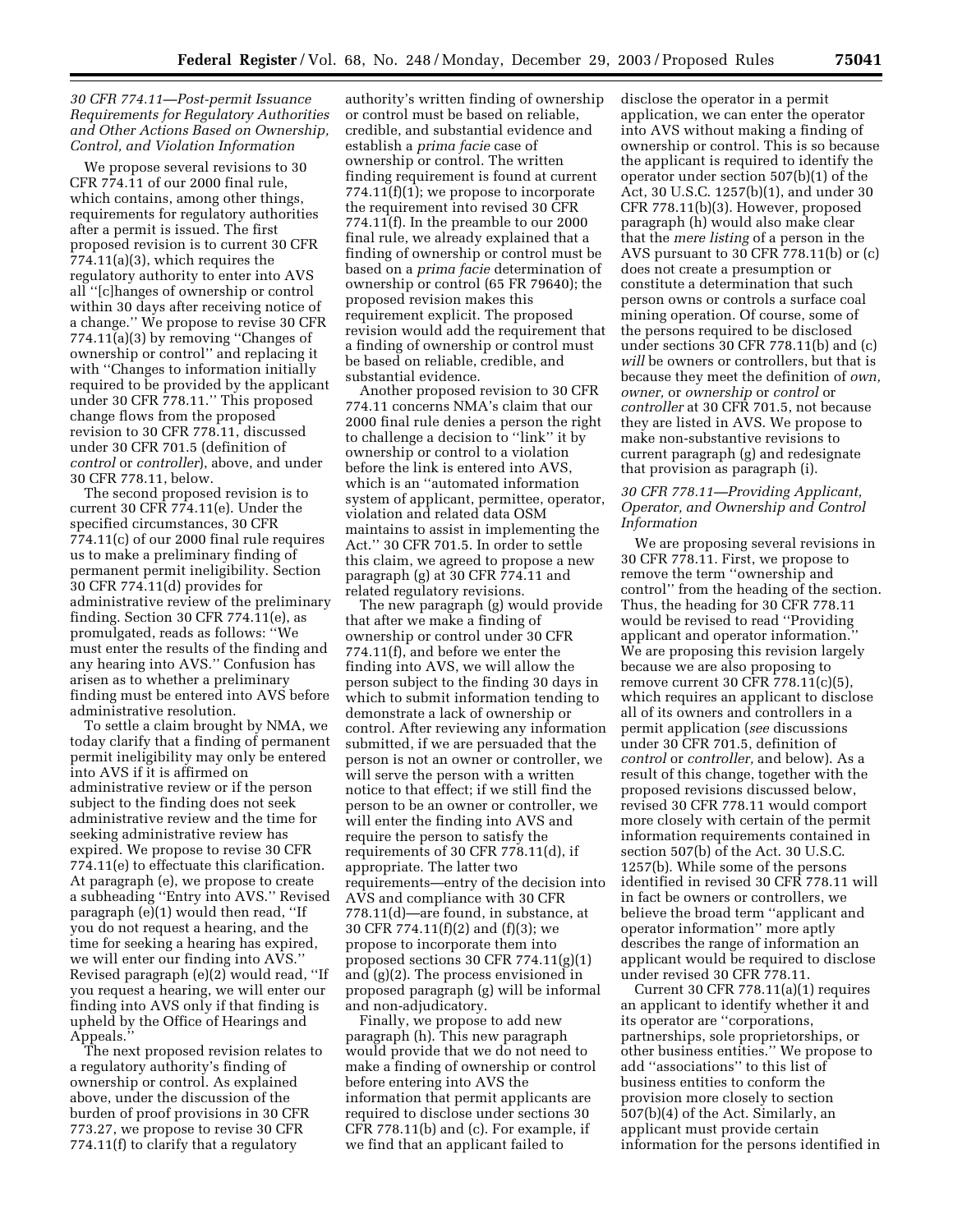30 CFR 778.11(c). We propose to add ''partner'' to this list of persons. We also propose to redesignate current 30 CFR 778.11(c)(4) as 30 CFR 778.11(c)(5) and revise it to read ''Person who owns 10 percent or more of the applicant or the operator.'' These changes likewise comport with section 507(b)(4) of the Act.

As we explain under the discussion of 30 CFR 701.5, above, in conjunction with revising the definition of *control* or *controller,* we propose to remove the requirement at 30 CFR 778.11(c)(5), which requires an applicant to identify all of its owners or controllers in a permit application. We propose this revision because we believe it is important to establish ''bright line,'' objective permit information requirements. Since we propose to retain a definition of control that vests regulatory authorities with discretion to make fact-specific findings of control on a case-by-case basis, it is difficult, or impossible, to have an objective reporting requirement based on that definition. Even though we propose to remove this reporting requirement, we are confident that the disclosure requirements at sections 507(b) and 510(c) of the Act will give regulatory authorities all the information they need to enforce section 510(c). Further, we note that this information is not required to be disclosed under the Act. We have submitted a request to the Office of Management and Budget that modifies the information collection requirements for Part 778 to reflect this proposed change.

Finally, in litigation concerning our 2000 final rule, NMA challenged 30 CFR 778.11(d). This section provides that ''[t]he natural person with the greatest level of effective control over the entire proposed surface coal mining operation must submit a certification, under oath, that he or she controls the proposed surface coal mining operation.'' NMA challenged the provision on procedural and substantive grounds, claiming, among other things, that it is vague and raises self-incrimination concerns. In order to settle this claim, we propose to revise the regulatory language at 30 CFR 778.11(d) to clarify the applicability and scope of the provision.

Particularly, we are proposing that a permit applicant must designate the natural person expected to have the greatest level of control over the entire proposed surface coal mining operation. That person would, in turn, sign the permit application, thereby acknowledging the designation. The proposed amendment would also clarify that a designation will not, by itself, be sufficient evidence on which to base the

imposition of an individual civil penalty under sections 30 CFR 724.12 or 846.12 or an alternative enforcement action under sections 30 CFR 847.11 or 847.16. However, if the operation that the designated person controls has an unabated or uncorrected violation, the designated person would not be eligible to receive a permit under 30 CFR 773.12 or section 510(c) of SMCRA, unless he successfully challenges his control of the operation under sections 30 CFR 773.25 through 773.28. *See, e.g.*, 65 FR 79631 (explaining that even persons who must currently certify as to their control can, in effect, ''de-certify'' if they can demonstrate changed circumstances).

## *30 CFR 843.21—Procedures for Improvidently Issued State Permits*

Section 843.21 of our 2000 final rule revised the procedures governing State permits that have been improvidently issued based on ownership or control relationships. This section provides for direct Federal enforcement, including notices of violation and cessation orders, if a State fails to take appropriate action. NMA objected to a provision that requires Internet posting of our initial notice that we have reason to believe a State permit may have been improvidently issued. In order to settle this claim, we agreed to propose a regulatory revision at paragraph (a), but we did not agree to remove the Internet posting requirement. The revision at paragraph (a) would provide that the initial notice must be based upon reliable and credible information. Since a finding of improvident issuance can have potentially serious ramifications, it is only fair that the initial notice be based on reliable and credible information.

Upon further consideration, we propose to remove all Internet posting requirements found in the 2000 final rule. These Internet posting requirements can be found at current sections 30 CFR 773.21(c)(2), 773.22(d), 773.23(c)(2), 773.28(d), 843.21(a)(2), 843.21(c)(2), and 843.21(d). We also propose to remove the requirement to post certain *preliminary* decisions ''at our office closest to the permit area.'' These posting requirements are found at current sections 30 CFR 773.21(c)(2), 773.22(d), 843.21(a)(2), and 843.21(c)(2). We propose to retain the requirement to post certain *final* decisions at our office closest to the permit area (or, in one instance, on AVS). These final decision posting requirements are found at proposed sections 30 CFR 773.23(c)(2), 773.28(d), and 843.21(d).

Our inclusion of the Internet posting requirements in the first instance was

primarily based on comments that we should expand the public's access to our decisions. *See, e.g.*, 65 FR 79632. While public access to final decisions remains important, we have come to believe that the various Internet posting requirements in the 2000 final rule could be unduly burdensome to regulatory authorities, especially when public notice of final decisions can be accomplished by the less burdensome, conventional method of posting them at our office closest to the permit area. Further, regulatory authorities are already required to enter much of the relevant information into AVS, which is available to the public. Posting *preliminary* findings by any method could likewise become unduly burdensome; further, posting of preliminary findings is of questionable value to the public. For these reasons, we propose to remove all Internet and *preliminary* finding posting requirements, but retain public posting of our final decisions. In terms of information collection burdens on regulatory authorities, we note that we have not yet required the States to implement these posting requirements. Thus, because we propose to eliminate an information collection that never took effect for the States, there is no net change to the information collection burden.

## *30 CFR 847.11—Criminal Penalties 30 CFR 847.16—Civil Actions for Relief*

During the course of litigation over our 2000 final rule, NMA claimed that certain of the rule's ''alternative enforcement'' provisions unlawfully abrogate State prosecutorial discretion by making it mandatory for States to seek criminal penalties or institute civil actions for relief upon the occurrence of certain specified conditions. *See* sections 30 CFR 847.11 (criminal penalties), 847.16 (civil actions for relief), and 847.2(c) (requiring State regulatory programs to include criminal penalty and civil action provisions that are no less stringent than the Federal requirements). Upon further reflection, we agree that the regulatory authority— Federal or State—should retain the discretion to evaluate the severity of a violation and ultimately to determine whether referral for alternative enforcement is warranted. As such, and in order to settle NMA's claim, we propose to amend our regulations at sections 30 CFR 847.11 and 847.16 to remove the mandatory nature of referrals for alternative enforcement. We propose to accomplish this by changing the word ''will'' to ''may'' in the operative provisions to underscore that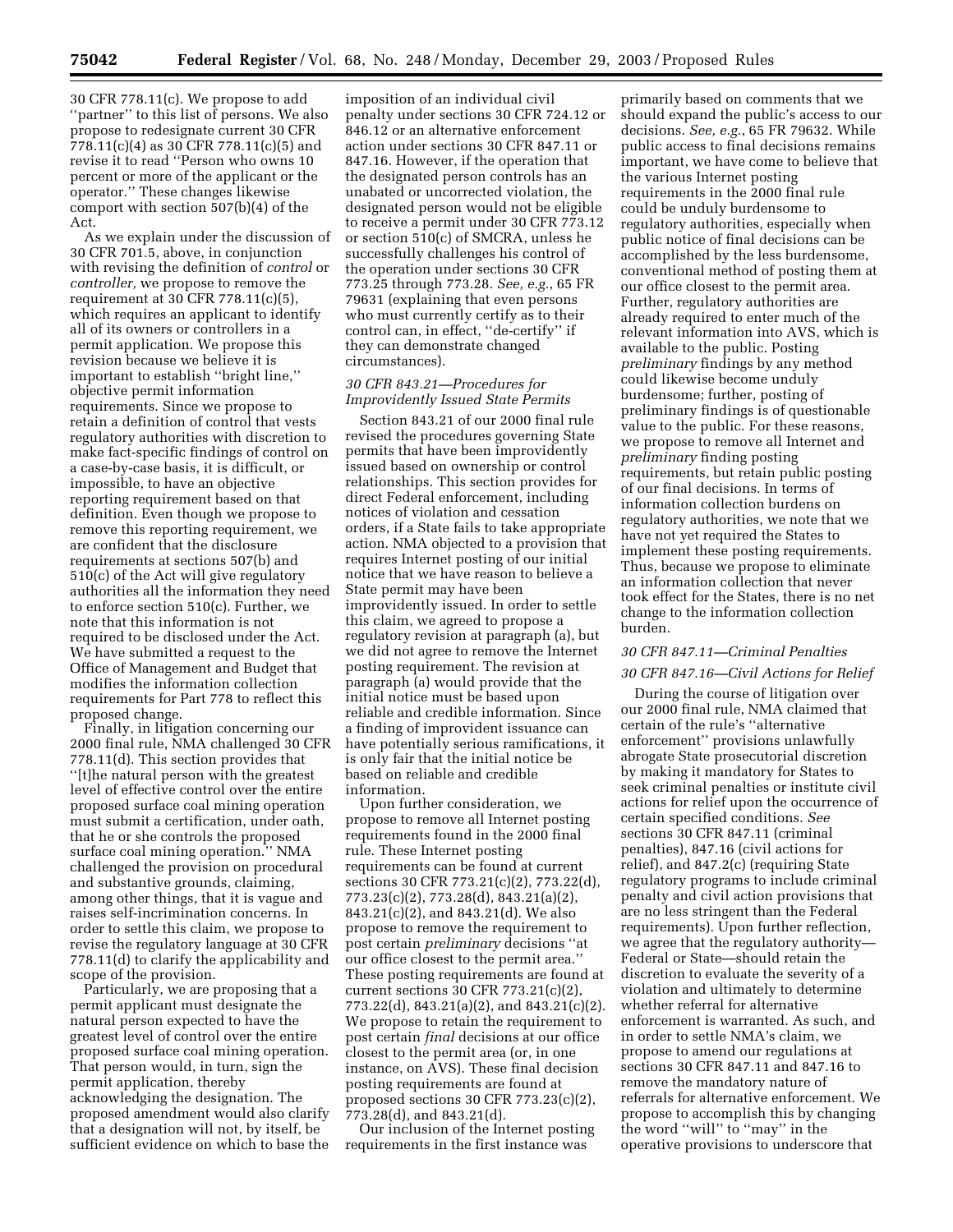a regulatory authority ''may,'' but is not obligated to, refer a particular matter for alternative enforcement.

## **Clarifications to the Preamble to Our 2000 Final Ownership and Control Rule**

As explained above, as part of our settlement with NMA, we agreed to publish certain clarifications to the preamble supporting our 2000 final rule. Like the corresponding preamble provisions in our 2000 final rule, the clarifications we announce today do not impose regulatory requirements. As such, we are not seeking public comments on these issues, and we do not plan to address these topics again in a final rule.

1. In *NMA* v. *DOI I,* the court of appeals explained that, as a general rule, we may not deny a permit based on violations of persons who own or control the applicant (so-called ''upstream'' owners and controllers). However, the court explained: ''OSM has leeway in determining who the applicant is. As [NMA] concedes, OSM has the authority, in instances where there is subterfuge, to pierce the corporate veil in order to identify the real applicant.'' *NMA* v. *DOI I,* 105 F.3d at 695. Thus, the court held, ''once OSM has determined that it has the true applicant before it, OSM's power is constrained by the specific statutory language of section 510(c)—only those violations of operations owned or controlled by the applicant are relevant.'' *Id.*

At 65 FR 79609 through 79611 of the preamble of our 2000 final ownership and control rule, there is substantial discussion of the ''true applicant'' concept and a related discussion of corporate veil-piercing. In that portion of the 2000 final rule's preamble, our intent was to explain why we chose not to define the term ''true applicant,'' as well as to identify a non-exclusive list of theories that may be available to a regulatory authority in attempting to ascertain the identity of the true applicant. This general preamble language was not intended to impose any regulatory requirement on regulatory authorities.

Nonetheless, confusion has arisen as to whether we are directing State regulatory authorities, via preamble language, to use any of the identified theories to identify the true applicant. To settle a claim brought by NMA in its judicial challenge to our 2000 final rule, we today clarify that we are not directing State regulatory authorities to use any of the three identified tools, or any other particular means, in ascertaining whether the nominal permit applicant is also the true

applicant. Should a State attempt to pierce a corporate veil or otherwise ascertain the identity of the true applicant, it is for the State to decide which legal authorities it can and will advance. Ultimately, however, each permitting authority—whether State or Federal—must be satisfied that it indeed has the ''true applicant before it.'' *NMA* v. *DOI I,* 105 F.3d at 695. As we stated in the preamble of the 2000 final rule:

In most cases, the nominal applicant (the person whose name appears on the permit application) will also be the true applicant. \* \* However, if the regulatory authority has reason to believe that the nominal applicant is not the true applicant, the regulatory [authority] should conduct an investigation to determine the identity of the true applicant. In short, each regulatory authority should consider the totality of circumstances in determining whether the nominal applicant is also the true applicant. 65 FR 79610–11.

2. Section 773.12 of our 2000 final rule requires regulatory authorities to determine whether permit applicants are eligible to receive a permit under section 510(c) of SMCRA, based on certain ownership or control relationships. At 65 FR page 79616 of the preamble, in response to public comments, we explained that permit revisions and renewals are not necessarily exempt from the requirements of section 510(c) of SMCRA. Specifically, we stated that regulatory authorities may evaluate all permitting actions, including revisions and renewals, for eligibility under section 510(c). Confusion has arisen as to whether we are directing States to conduct a section 510(c) permit eligibility review for permit revisions and renewals.

To settle a claim brought by NMA, today we clarify that we are not requiring States to conduct such a review for permit renewals and revisions other than transfers, assignments, or sales of permit rights under 30 CFR 774.17. However, in our view, States retain the discretion to require section 510(c) reviews for any revision or renewal. Nonetheless, we do not believe a section 510(c) review is necessarily warranted when a regulatory authority orders a revision under 30 CFR 774.10. In that circumstance, we believe that it would make little sense to conduct a section 510(c) review if such a review would preclude the permittee from correcting the problem that resulted in issuance of the revision order. Other than the clarification we announce today, the 2000 final rule's preamble discussion on this topic, including the legal rationale supporting our position, remains in force.

#### **III. Public Comment Procedures**

*Electronic or Written Comments:* If you submit written comments, they should be specific, confined to issues pertinent to the proposed rule, and explain the reason for any recommended change(s). We appreciate any and all comments, but those most useful and likely to influence decisions on a final rule will be those that either involve personal experience or include citations to and analyses of SMCRA, its legislative history, its implementing regulations, case law, other pertinent State or Federal laws or regulations, technical literature, or other relevant publications.

Except for comments provided in an electronic format, you should submit three copies of your comments if practicable. We will not consider anonymous comments. Comments received after the close of the comment period (*see* **DATES**) or at locations other than those listed above (*see* **ADDRESSES**) will not be considered or included in the Administrative Record.

*Availability of Comments:* Our practice is to make comments, including names and home addresses of respondents, available for public review during regular business hours at the OSM Administrative Record Room (*see* **ADDRESSES**). Individual respondents may request that we withhold their home address from the rulemaking record. We will honor this request to the extent allowable by law. There also may be circumstances in which we would withhold from the rulemaking record a respondent's identity, to the extent allowed by law. If you wish us to withhold your name and/or address, you must state this prominently at the beginning of your comment. We will make all submissions from organizations or businesses, and from individuals identifying themselves as representatives or officials of organizations or businesses, available for public inspection in their entirety.

*Public hearings:* We will hold a public hearing on the proposed rule upon request only. The time, date, and address for any hearing will be announced in the **Federal Register** at least 7 days prior to the hearing.

Any person interested in participating in a hearing should inform Mr. Earl Bandy (*see* **FOR FURTHER INFORMATION CONTACT**), either orally or in writing by 5 p.m., Eastern time, on January 20, 2004. If no one has contacted Mr. Bandy to express an interest in participating in a hearing by that date, a hearing will not be held. If only one person expresses an interest, a public meeting rather than a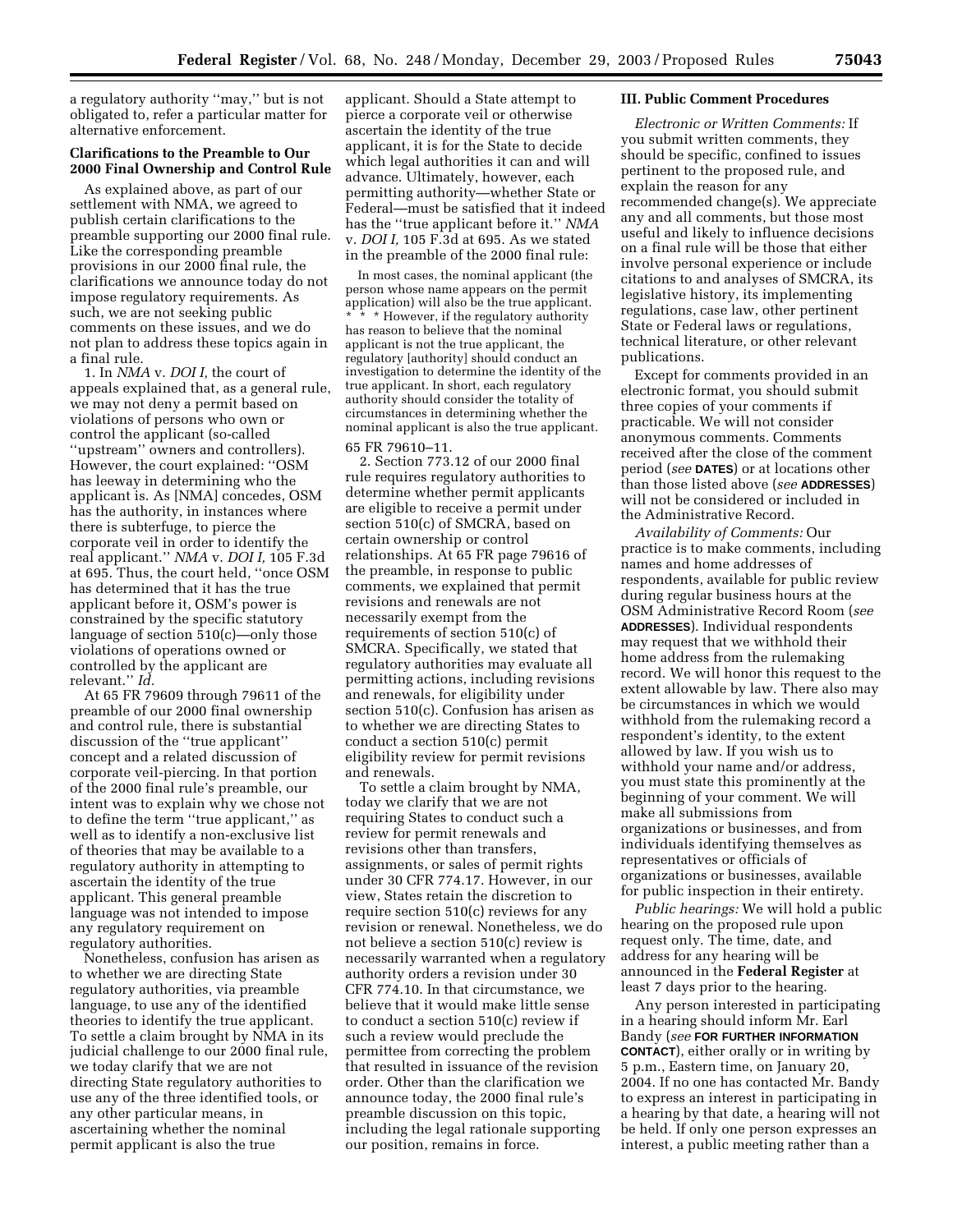hearing may be held, with the results included in the Administrative Record.

The public hearing will continue on the specified date until all persons scheduled to speak have been heard. If you are in the audience and have not been scheduled to speak and wish to do so, you will be allowed to speak after those who have been scheduled. We will end the hearing after all persons scheduled to speak and persons present in the audience who wish to speak have been heard. To assist the transcriber and ensure an accurate record, we request, if possible, that each person who speaks at a public hearing provide us with a written copy of his or her testimony.

*Public meeting:* If there is only limited interest in a hearing at a particular location, a public meeting, rather than a public hearing, may be held. Persons wishing to meet with us to discuss the proposed rule may request a meeting by contacting the person listed under **FOR FURTHER INFORMATION CONTACT**. All meetings will be open to the public and, if possible, notice of the meetings will be posted at the appropriate locations listed under **ADDRESSES.** A written summary of each public meeting will be made a part of the administrative record of this rulemaking.

#### **IV. Procedural Determinations**

## *Executive Order 12866—Regulatory Planning and Review*

This document is not a significant rule and is not subject to review by the Office of Management and Budget under Executive Order 12866.

a. This rule will not have an effect of \$100 million or more on the economy. It will not adversely affect in a material way the economy, productivity, competition, jobs, the environment, public health or safety, or State, local, or Tribal governments or communities. The revisions to the provisions governing the section 510(c) review required by SMCRA and related provisions will not have an adverse economic impact on the coal industry or State regulatory authorities. It may in fact reduce expenses for the coal industry and States by reducing the reporting and posting requirements contained in our existing regulations.

b. This rule will not create a serious inconsistency or otherwise interfere with an action taken or planned by another agency.

c. This rule does not alter the budgetary effects of entitlements, grants, user fees, or loan programs or the rights or obligations of their recipients.

d. This rule does not raise novel legal or policy issues.

## *Regulatory Flexibility Act*

The Department of the Interior certifies that this rule will not have a significant economic impact on a substantial number of small entities under the Regulatory Flexibility Act (5 U.S.C. 601 *et seq.*). As previously stated, the revisions to the existing provisions may reduce the cost of doing business for the regulated industry and State regulatory authorities. Further, the rule produces no adverse effects on competition, employment, investment, productivity, innovation, or the ability of United States enterprises to compete with foreign-based enterprises in domestic or export markets.

#### *Small Business Regulatory Enforcement Fairness Act*

For the reasons previously stated, this rule is not a major rule under 5 U.S.C. 804(2), the Small Business Regulatory Enforcement Fairness Act. This rule:

a. Does not have an annual effect on the economy of \$100 million or more.

b. Will not cause a major increase in costs or prices for consumers, individual industries, Federal, State, or local government agencies, or geographic regions.

c. Does not have significant adverse effects on competition, employment, investment, productivity, innovation, or the ability of U.S.-based enterprises to compete with foreign-based enterprises for the reasons stated above.

#### *Unfunded Mandates*

This rule does not impose an unfunded mandate on State, local, or Tribal governments or the private sector of more than \$100 million per year. The rule does not have a significant or unique effect on State, Tribal, or local governments or the private sector. A statement containing the information required by the Unfunded Mandates Reform Act (2 U.S.C. 1501 *et seq.*) is not required.

#### *Executive Order 12630—Takings*

In accordance with Executive Order 12630, the rule does not have significant takings implications. The revisions being proposed are procedural in nature and do not affect the use or value of private property.

## *Executive Order 12988—Civil Justice Reform*

In accordance with Executive Order 12988, the Office of the Solicitor has determined that this rule does not unduly burden the judicial system and meets the requirements of sections 3(a) and 3(b)(2) of the Order.

## *Executive Order 13132—Federalism*

In accordance with Executive Order 13132, the rule does not have significant Federalism implications to warrant the preparation of a Federalism Assessment for the reasons discussed above.

## *Executive Order 13175—Consultation and Coordination With Indian Tribal Governments*

In accordance with Executive Order 13175, we have evaluated the potential effects of this rule on Federallyrecognized Indian tribes and have determined that the proposed revisions pertaining to section 510(c) reviews required by SMCRA and related provisions would not have substantial direct effects on the relationship between the Federal Government and Indian tribes, or on the distribution of power and responsibilities between the Federal Government and Indian Tribes.

## *Executive Order 13211—Actions Concerning Regulations That Significantly Affect Energy Supply, Distribution, or Use*

This rule is not considered a significant energy action under Executive Order 13211. The revisions to the provisions governing the section 510(c) review required by SMCRA and related provisions would not have a significant effect on the supply, distribution, or use of energy.

#### *Paperwork Reduction Act*

In accordance with 44 U.S.C. 3507(d), OSM has submitted the information collection and recordkeeping requirements of 30 CFR part 778 to the Office of Management and Budget (OMB) for review and approval.

#### 30 CFR Part 778

*Title:* Permit Applications—Minimum Requirements for Legal, Financial, Compliance, and Related Information— 30 CFR 778.

*OMB Control Number:* 1029–XXX3. *Summary:* Sections 507(b) and 510(c) of Pub. L. 95–87 provide that applicants for permits to engage in or carry out surface coal mining operations must submit certain information to the regulatory authority in a permit application. The required disclosures include information about the applicant's legal identity, business structure and business relationships, permit and violation histories, and related information. This information is used to ensure all legal, financial and compliance requirements are satisfied prior to issuance or denial of a permit.

*Bureau Form Number:* None. *Frequency of Collection:* Once.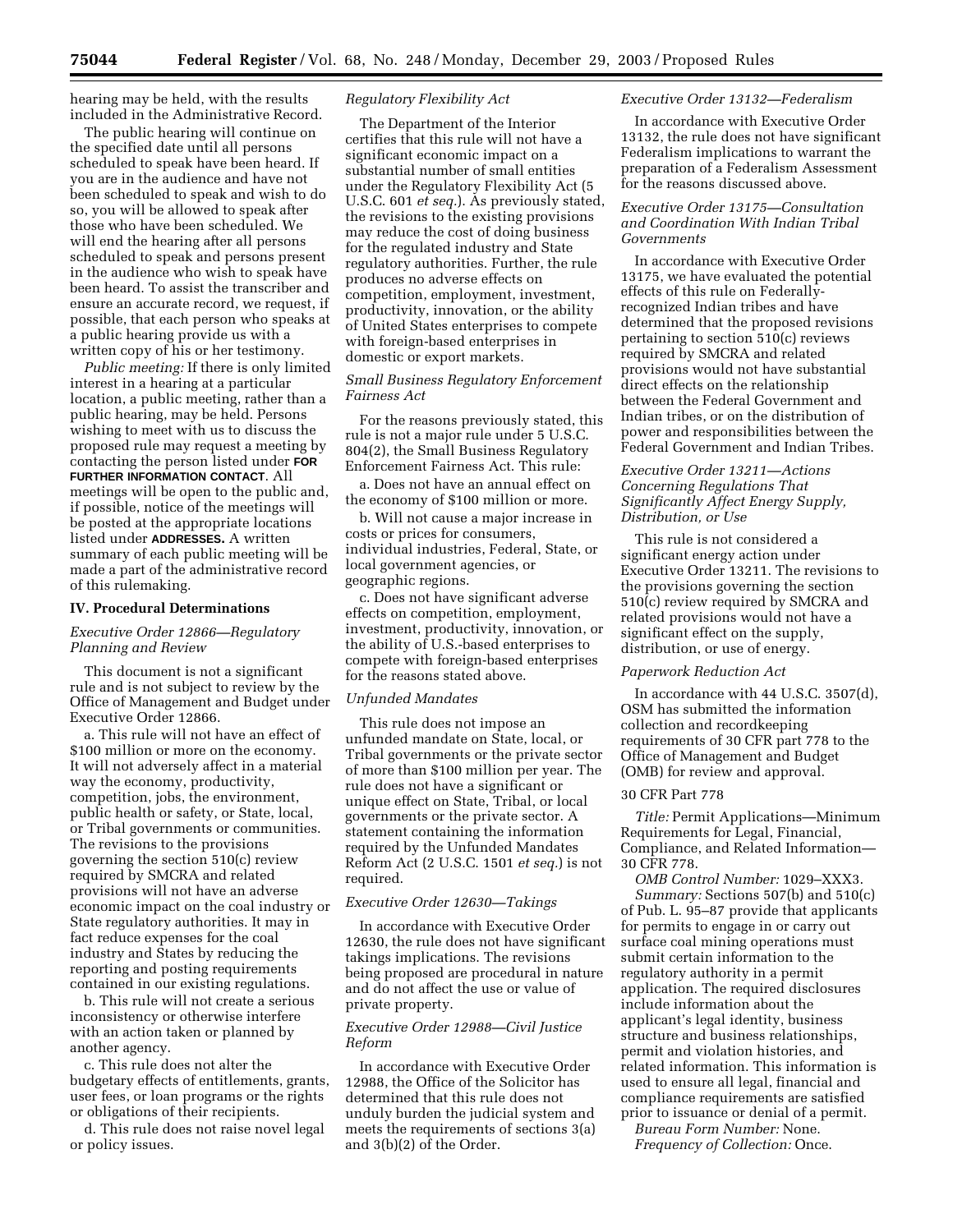*Description of Respondents:* 301 Surface coal mining permit applicants and 24 State regulatory authorities.

*Total Annual Responses:* 2,388.

## INFORMATION COLLECTION FOR 30 CFR PART 778

| Section | Respondents | Responses | Hours per<br>response | <b>Total hours</b> |
|---------|-------------|-----------|-----------------------|--------------------|
| 778.9   | 301         | 888       | 1.15                  | .024               |
| 778.11  | 301         | 376       | 1.4                   | 526                |
|         | 301         | 75        | 2.4                   | 180                |
| 778.13  | 301         | 75        | 2.4                   | 180                |
|         | 301         | 45        | 2.6                   | 120                |
| 778.15  | 324         | 324       | 5.6                   | 806,               |
|         | 213         | 213       | 8                     | 1.710              |
| 778.17  | 324         | 324       | 2.8                   | 903                |
| 778.22  | 68          | 68        |                       | 135                |
| Totals  | 301         | 2.388     | 2.75                  | 6.584              |

*Total Annual Burden Hours:* 6,584. Comments are invited on:

(a) Whether the proposed collection of information is necessary for the proper performance of OSM and State regulatory authorities, including whether the information will have practical utility;

(b) The accuracy of OSM's estimate of the burden of the proposed collection of information;

(c) Ways to enhance the quality, utility, and clarity of the information to be collected; and

(d) Ways to minimize the burden of collection on the respondents.

Under the Paperwork Reduction Act, OSM must obtain OMB approval of all information and recordkeeping requirements. No person is required to respond to an information collection request unless the form or regulation requesting the information has a currently valid OMB control (clearance) number. This number appears in section 778.8 of 30 CFR part 778. To obtain a copy of OSM's information collection clearance requests, explanatory information, and related forms, contact John A. Trelease at (202) 208–2783 or by e-mail at *jtreleas@osmre.gov.*

By law, OMB must respond to OSM's request for approval within 60 days of publication of this proposed rule, but may respond as soon as 30 days after publication. Therefore, to ensure consideration by OMB, you must send comments regarding these burden estimates or any other aspect of these information collection and recordkeeping requirements by January 28, 2004, to the Office of Management and Budget, Office of Information and Regulatory Affairs, Attention: Interior Desk Officer, via e-mail to *OIRA*\_*DOCKET@omb.eop.gov,* or via facsimile to (202) 395–6566. Also,

please send a copy of your comments to

John A. Trelease, Office of Surface Mining Reclamation and Enforcement, 1951 Constitution Ave, NW., Room 210—SIB, Washington, DC 20240, or electronically to *jtreleas@osmre.gov.*

#### *National Environmental Policy Act*

OSM has reviewed this rule and determined that it is categorically excluded from the National Environmental Policy Act process in accordance with the Departmental Manual 516 DM 2, Appendix 1.10.

## *How Will This Rule Affect State and Indian Programs?*

Following publication of a final rule, we will evaluate the State and Indian programs approved under section 503 of SMCRA to determine any changes in those programs that may be necessary. When we determine that a particular State program provision should be amended, the particular State will be notified in accordance with the provisions of 30 CFR 732.17. On the basis of the proposed rule, we have made a preliminary determination that State program revisions will be required.

## *Clarity of This Regulation*

Executive Order 12866 requires each agency to write regulations that are easy to understand. We invite your comments on how to make this proposed rule easier to understand, including answers to questions such as the following: (1) Are the requirements in the proposed rule clearly stated? (2) Does the proposed rule contain technical language or jargon that interferes with its clarity? (3) Does the format of the proposed rule (grouping and order of sections, use of headings, paragraphing, *etc.* aid or reduce its clarity? (4) Would the rule be easier to understand if it were divided into more

(but shorter) sections (a ''section'' appears in bold type and is preceded by the symbol ''§'' and a numbered heading; for example, § 773.14)? (5) Is the description of the proposed rule in the **SUPPLEMENTARY INFORMATION** section of this preamble helpful in understanding the proposed rule? (6) What else could we do to make the proposed rule easier to understand? Send a copy of any comments that concern how we could make this proposed rule easier to understand to: Office of Regulatory Affairs, Department of the Interior, Room 7229, 1849 C Street, NW., Washington, DC 20240. You may also e-mail the comments to this address: *Exsec@ios.doi.gov.*

#### **List of Subjects**

#### *30 CFR Part 701*

Law enforcement, Surface mining, Underground mining.

## *30 CFR Part 773*

Administrative practice and procedure, Reporting and recordkeeping requirements, Surface mining, Underground mining.

## *30 CFR Part 774*

Reporting and recordkeeping requirements, Surface mining, Underground mining.

#### *30 CFR Part 778*

Reporting and recordkeeping requirements, Surface mining, Underground mining.

#### *30 CFR Part 843*

Administrative practice and procedure, Law enforcement, Reporting and recordkeeping requirements, Surface mining, Underground mining.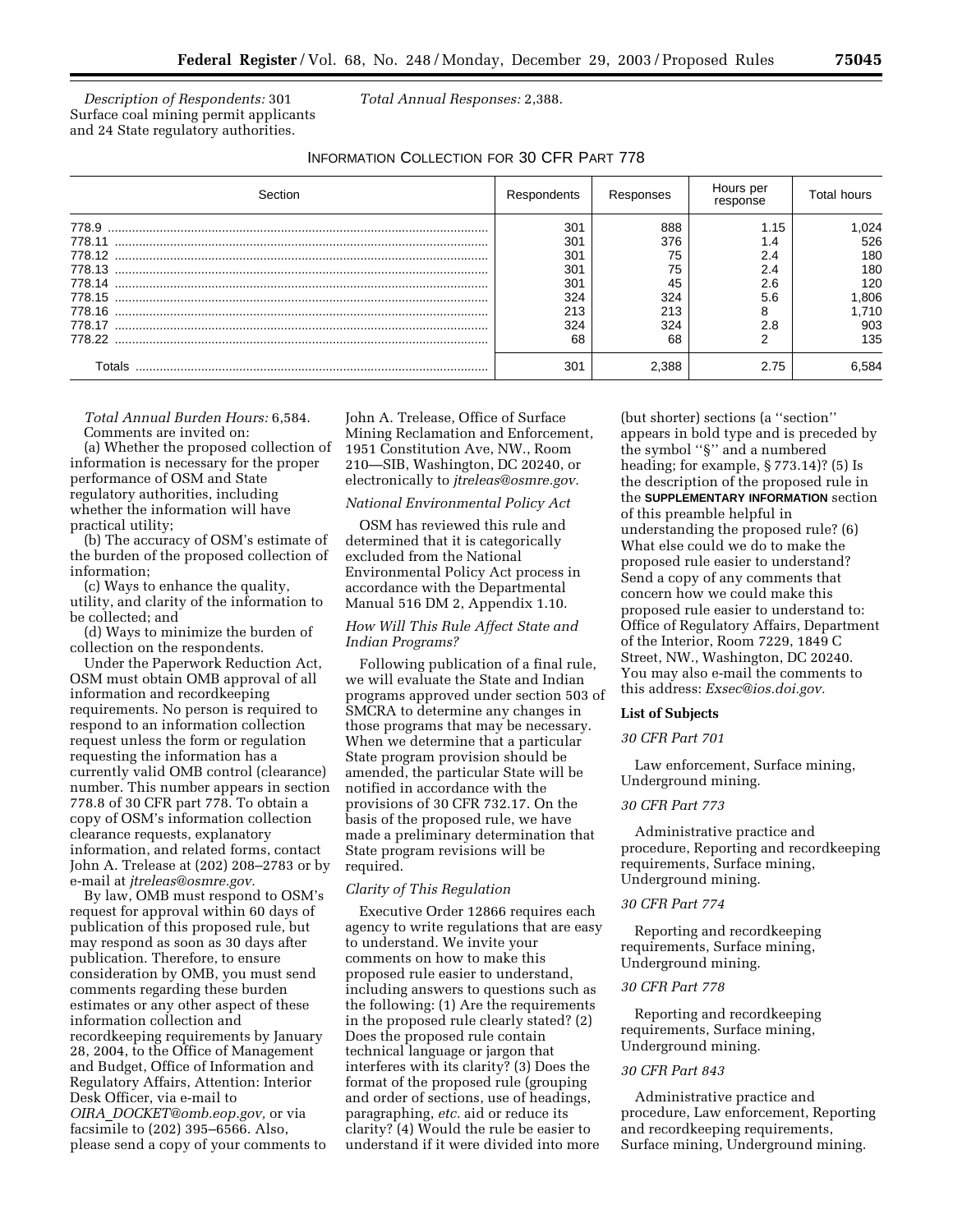#### *30 CFR Part 847*

Administrative practice and procedure, Penalties, Surface mining, Underground mining.

Dated: December 19, 2003.

#### **Patricia E. Morrison,**

*Acting Assistant Secretary, Land and Minerals Management.*

For the reasons given in the preamble, OSM proposes to amend 30 CFR Parts 701, 773, 774, 778, 843, and 847 as set forth below:

## **PART 701—PERMANENT REGULATORY PROGRAM**

1. The authority citation for part 701 continues to read as follows:

**Authority:** 30 U.S.C. 1201 *et seq.*

2. Amend § 701.5 as follows:

a. Revise the definition of *control* or

*controller.* b. Revise the definition of *own, owner,* or *ownership.*

The revised definitions read as follows.

#### **§ 701.5 Definitions.**

\* \* \* \* \* *Control* or *controller,* when used in parts 773, 774, and 778 and § 843.21 of this chapter, refers to or means—

- (1) A permittee of a surface coal mining operation;
- (2) An operator of a surface coal mining operation; or

(3) Any other person who has the ability to determine the manner in which a surface coal mining operation is conducted.

\* \* \* \* \*

*Own, owner,* or *ownership,* as used in parts 773, 774, and 778 and § 843.21 of this chapter (except when used in the context of ownership of real property), means being a sole proprietor or owning of record in excess of 50 percent of the voting securities or other instruments of ownership of an entity.

\* \* \* \* \*

## **PART 773—REQUIREMENTS FOR PERMITS AND PERMIT PROCESSING**

3. The authority citation for part 773 continues to read as follows:

**Authority:** 30 U.S.C. 1201 *et seq.,* 16 U.S.C. *et seq.,* 16 U.S.C. 661 *et seq.,* 16 U.S.C. *et seq.,* 16 U.S.C. 668a *et seq.,* 16 U.S.C. *et seq.,* and 16 U.S.C. 1531 *et seq.*

4. In § 773.8, revise paragraph (b)(1) to read as follows:

#### **§ 773.8 General provisions for review of permit application information and entry of information into AVS.**

\* \* \* \* \* (b) \* \* \*

(1) The information you submit under §§ 778.11 and 778.12(c) of this subchapter.

 $\star$ 

5. In § 773.9, revise paragraph (a) to read as follows:

#### **§ 773.9 Review of applicant, operator, and ownership and control information.**

(a) We, the regulatory authority, will rely upon the information that you, the applicant, submit under § 778.11 of this subchapter, information from AVS, and any other available information, to review your and your operator's business structure and ownership or control relationships.

\* \* \* \* \* 6. In § 773.10, revise paragraphs (b) and (c) to read as follows:

## **§ 773.10 Review of permit history.**

\* \* \* \* \* (b) We will also determine if you, your operator, or your designated controller disclosed under § 778.11(d) of this subchapter have previous mining experience.

(c) If you, your operator, or your designated controller do not have any previous mining experience, we may conduct additional reviews under § 774.11(f) of this subchapter. The purpose of this review will be to determine if someone else with mining experience controls the mining operation.

7. In § 773.12, revise paragraphs (a)(1) and (a)(2), remove paragraphs (a)(3) and (b), and redesignate paragraphs (c), (d) and (e) as paragraphs (b), (c), and (d), respectively, to read as follows:

## **§ 773.12 Permit eligibility determination.**   $(a) * * * *$

(1) You directly own or control has an unabated or uncorrected violation; or

(2) You or your operator indirectly control has an unabated or uncorrected violation and your control was established or the violation was cited after November 2, 1988. \* \* \* \* \*

8. In § 773.14, revise paragraph (b) introductory text to read as follows:

#### **§ 773.14 Eligibility for provisionally issued permits.**

\* \* \* \* \* (b) We, the regulatory authority, will find you eligible for a provisionally issued permit under this section if you demonstrate that one or more of the following circumstances exists with respect to all violations listed in paragraph (a) of this section—

\* \* \* \* \* 9. In § 773.21, revise paragraph (c) to read as follows:

**§ 773.21 Initial review and finding requirements for improvidently issued permits.**

\* \* \* \* \* (c) When we make a preliminary finding under paragraph (a) of this section, we must serve you with a written notice of the preliminary finding, which must be based on reliable, credible, and substantial evidence and establish a *prima facie* case that your permit was improvidently issued.

\* \* \* \* \* 10. Amend § 773.22 by removing paragraph (d) and redesignating

paragraphs  $(e)$ ,  $(f)$ ,  $(g)$  and  $(h)$  as  $(d)$ ,  $(e)$ (f), and (g), respectively.

11. In § 773.23, revise paragraph (c)(2) to read as follows:

#### **§ 773.23 Suspension or rescission requirements for improvidently issued permits.**

\* \* \* \* \* (c) \* \* \*

(2) Post the notice at our office closest to the permit area.

\* \* \* \* \*

12. In § 773.26, revise the table in paragraph (a) and add paragraph (e) to read as follows:

#### **§ 773.26 How to challenge an ownership or control listing or finding.** \* \* \* \* \*

 $(a) * * * *$ 

| If the challenge con-<br>cerns...                                                                                               | then you must submit<br>a written explanation<br>to                                                |
|---------------------------------------------------------------------------------------------------------------------------------|----------------------------------------------------------------------------------------------------|
| (1) A pending State<br>or Federal permit<br>application                                                                         | the regulatory author-<br>ity with jurisdiction<br>over the applica-<br>tion.                      |
| (2) Your ownership or<br>control of a surface<br>coal mining oper-<br>ation, and you are<br>not currently seek-<br>ing a permit | the regulatory author-<br>ity with jurisdiction<br>over the surface<br>coal mining oper-<br>ation. |

\* \* \* \* \*

(e) At any time, you, a person listed in AVS as an owner or controller of a surface coal mining operation, may request an explanation from the AVS Office as to the reason you are shown in AVS in an ownership or control capacity. Within 14 days of your request, the AVS Office will provide a response describing why you are listed in AVS.

13. In § 773.27, revise paragraph (a) to read as follows:

**§ 773.27 Burden of proof for ownership or control challenges.**

\* \* \* \* \*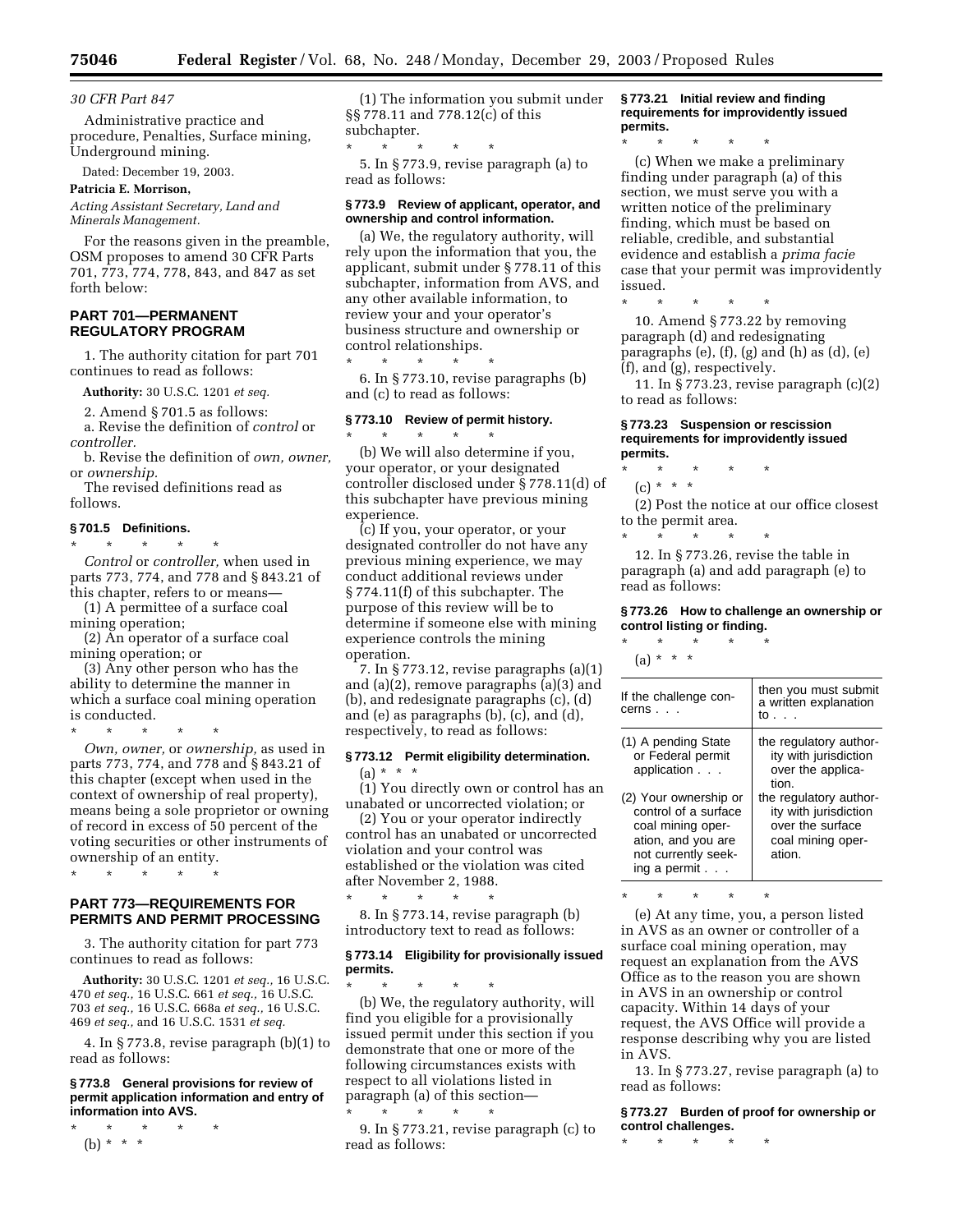(a) When you challenge a listing of ownership or control or a *prima facie* finding of ownership or control made under § 774.11(f) of this subchapter, you must prove by a preponderance of the evidence that you either—

(1) Do not own or control the entire surface coal mining operation or relevant portion or aspect thereof; or

(2) Did not own or control the entire surface coal mining operation or relevant portion or aspect thereof during the relevant time period.

\* \* \* \* \* 14. In § 773.28, revise paragraph (d) to read as follows:

#### **§ 773.28 Written agency decision on challenges to ownership or control listings or findings.**

\* \* \* \* \* (d) We will post all decisions made under this section on AVS. \* \* \* \* \*

**PART 774—REVISION; RENEWAL; TRANSFER, ASSIGNMENT, OR SALE OF PERMIT RIGHTS; POST-PERMIT ISSUANCE REQUIREMENTS; AND OTHER ACTIONS BASED ON OWNERSHIP, CONTROL, AND VIOLATION INFORMATION** 

15. The authority citation for part 774 continues to read as follows:

**Authority:** 30 U.S.C. 1201 *et seq.*

16. In § 774.11, revise paragraphs (a)(3), (e), (f), redesignate paragraph (g) as paragraph (i), add new paragraphs (g) and (h), and revise newly designated paragraph (i) to read as follows:

#### **§ 774.11 Post-permit issuance requirements for regulatory authorities and other actions based on ownership, control, and violation information.**

 $(a) * * * *$ 

| We must enter into<br>$AVS$ all $\ldots$                                                                                  |  | within 30 days<br>after .        |  |   |  |
|---------------------------------------------------------------------------------------------------------------------------|--|----------------------------------|--|---|--|
| $\star$                                                                                                                   |  |                                  |  | ÷ |  |
| (3) Changes to infor-<br>mation initially re-<br>quired to be pro-<br>vided by the appli-<br>cant under 30 CFR<br>778.11. |  | receiving notice of a<br>change. |  |   |  |
|                                                                                                                           |  |                                  |  |   |  |

\* \* \* \* \* (e) *Entry into AVS.* (1) If you do not request a hearing, and the time for seeking a hearing has expired, we will enter our finding into AVS.

(2) If you request a hearing, we will enter our finding into AVS only if that finding is upheld by the Office of Hearings and Appeals.

(f) At any time, we may identify any person who owns or controls an entire operation or any relevant portion or aspect thereof. If we identify such a person, we must issue a written finding to the person and the applicant or permittee describing the nature and extent of ownership or control; our written finding must be based on reliable, credible, and substantial evidence and establish a *prima facie* case of ownership or control.

(g) After we issue a written finding under paragraph (f) of this section, we will allow you, the person subject to the finding, 30 days in which to submit any information tending to demonstrate your lack of ownership or control. If, after reviewing any information you submit, we are persuaded that you are not an owner or controller, we will serve you a written notice to that effect. If, after reviewing any information you submit, we still find that you are an owner or controller or if you do not submit any information within the 30 day period, we must—

(1) Enter our finding under paragraph (f) of this section into AVS; and

(2) Require you to satisfy the requirements of § 778.11(d) of this subchapter, if appropriate.

(h) We need not make a finding as provided for under paragraph (f) of this section before entering into AVS the information required to be disclosed under §§ 778.11(b) and (c) of this subchapter; however, the mere listing of a person in the AVS pursuant to §§ 778.11(b) or (c) does not create a presumption or constitute a determination that such person owns or controls a surface coal mining operation.

(i) If we identify you as an owner or controller under paragraph (f) of this section, you may challenge the finding using the provisions of §§ 773.25, 773.26 and 773.27 of this subchapter.

## **PART 778—PERMIT APPLICATIONS— MINIMUM REQUIREMENTS FOR LEGAL, FINANCIAL, COMPLIANCE, AND RELATED INFORMATION**

17. The authority citation for part 778 continues to read as follows:

**Authority:** 30 U.S.C. 1201 *et seq.*

18. In § 778.11, revise the section heading and paragraphs (a)(1), (c)(2),  $(c)(3)$ ,  $(c)(4)$ ,  $(c)(5)$  and  $(d)$  to read as follows:

## **§ 778.11 Providing applicant and operator information.**

 $(a) * * * *$ (1) A statement indicating whether you and your operator are corporations, partnerships, associations, sole

proprietorships, or other business entities;

- \* \* \* \* \*
	- (c) \* \* \*
	- (2) Partner.
	- (3) Director.

(4) Person performing a function similar to a director.

(5) Person who owns 10 percent or more of the applicant or the operator.

(d) In the permit application, you must designate the natural person expected to have the greatest level of control over the entire proposed surface coal mining operation. That person must also sign the permit application, acknowledging the designation. Such designation will not, by itself, be sufficient evidence on which to base the imposition of an individual civil penalty under §§ 724.12 or 846.12 or an alternative enforcement action under §§ 847.11 or 847.16 of this chapter.

## **PART 843—FEDERAL ENFORCEMENT**

19. The authority citation for part 843 continues to read as follows:

**Authority:** 30 U.S.C. 1201 *et seq.*

\* \* \* \* \*

20. In § 843.21, revise paragraphs (a) and (d), remove paragraph (c)(2), redesignate paragraph (c)(3) as paragraph (c)(2), to read as follows:

#### **§ 843.21 Procedures for improvidently issued State permits.**

(a) *Initial notice.* If we, OSM, on the basis of any reliable and credible information available to us, including any such information submitted by any person, have reason to believe that a State-issued permit meets the criteria for an improvidently issued permit under § 773.21 of this chapter, or the State regulatory program equivalent, and the State has failed to take appropriate action on the permit under the State regulatory program equivalents of §§ 773.21 through 773.23 of this chapter, we must issue a notice, by certified mail, to the State, to you, the permittee, and to any person providing information under paragraph (a) of this section. The notice will state in writing the reasons for our belief that your permit was improvidently issued. The notice also will request the State to take the appropriate action, as specified in paragraph (b) of this section, within 10 days.

\* \* \* \* \* (d) *Federal inspection and written finding.* No less than 10 days but no more than 30 days after providing notice under paragraph (c) of this section, we will conduct an inspection and make a written finding as to whether your